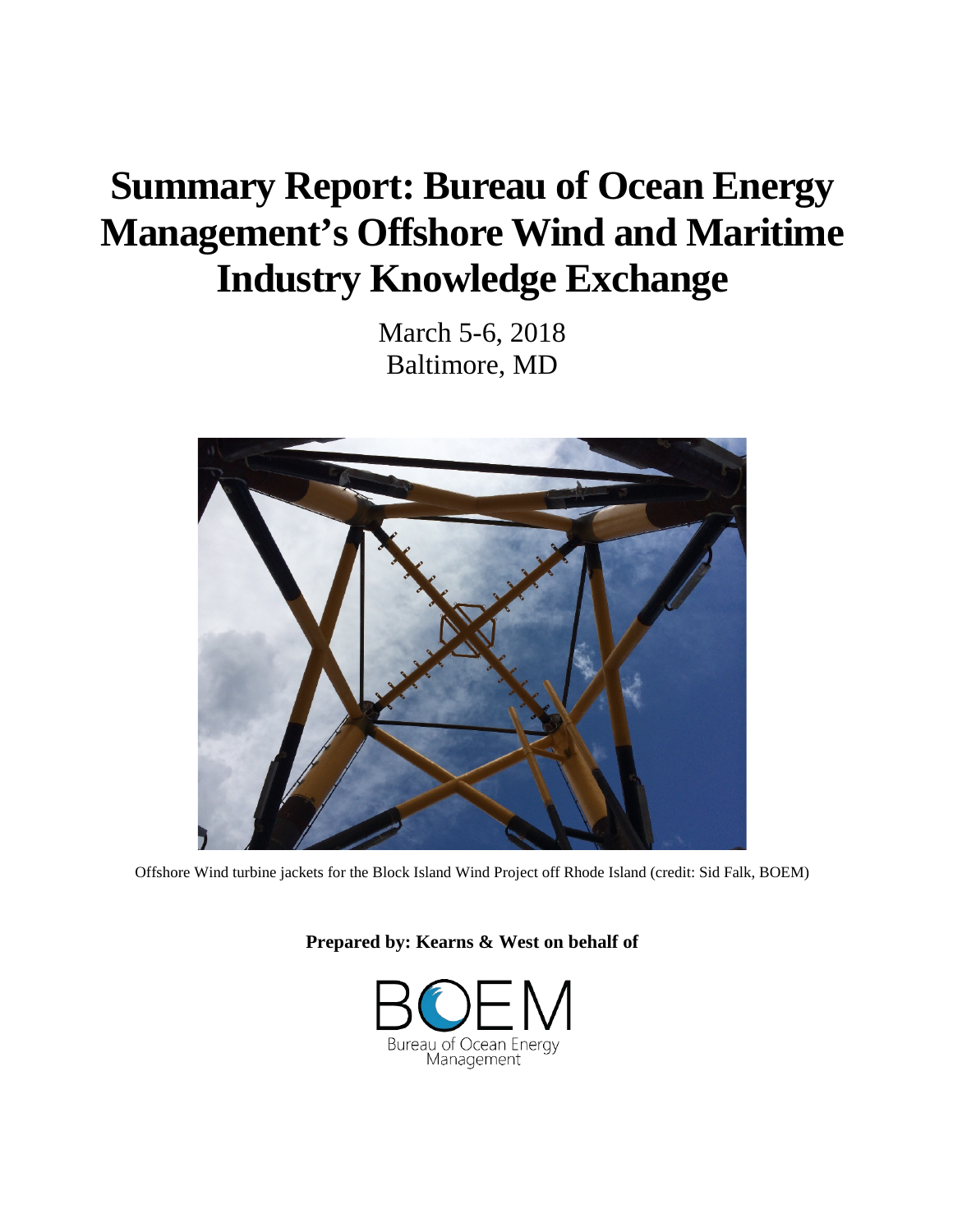## Contents

| I.              |                                                                        |  |  |
|-----------------|------------------------------------------------------------------------|--|--|
| П.              |                                                                        |  |  |
| A.              |                                                                        |  |  |
| <i>B</i> .      |                                                                        |  |  |
| $\mathcal{C}$ . |                                                                        |  |  |
| D.              |                                                                        |  |  |
| E.              | Navigational Risk Assessments and U.S. Coast Guard Responsibilities  9 |  |  |
| F.              | Environmental Review and Compliance for Offshore Wind Projects 12      |  |  |
| Ш.              |                                                                        |  |  |
| A.              |                                                                        |  |  |
| $B$ .           |                                                                        |  |  |
| IV.             |                                                                        |  |  |
| A.              |                                                                        |  |  |
| $B$ .           |                                                                        |  |  |
| $\mathcal{C}$ . |                                                                        |  |  |
| D.              |                                                                        |  |  |
| E.              |                                                                        |  |  |
| V.              |                                                                        |  |  |
| A.              |                                                                        |  |  |
| $B$ .           |                                                                        |  |  |
| $\mathcal{C}$ . |                                                                        |  |  |
| D.              |                                                                        |  |  |
| E.              |                                                                        |  |  |
| F.              | 20                                                                     |  |  |
| G.              |                                                                        |  |  |
| VI.             |                                                                        |  |  |
|                 |                                                                        |  |  |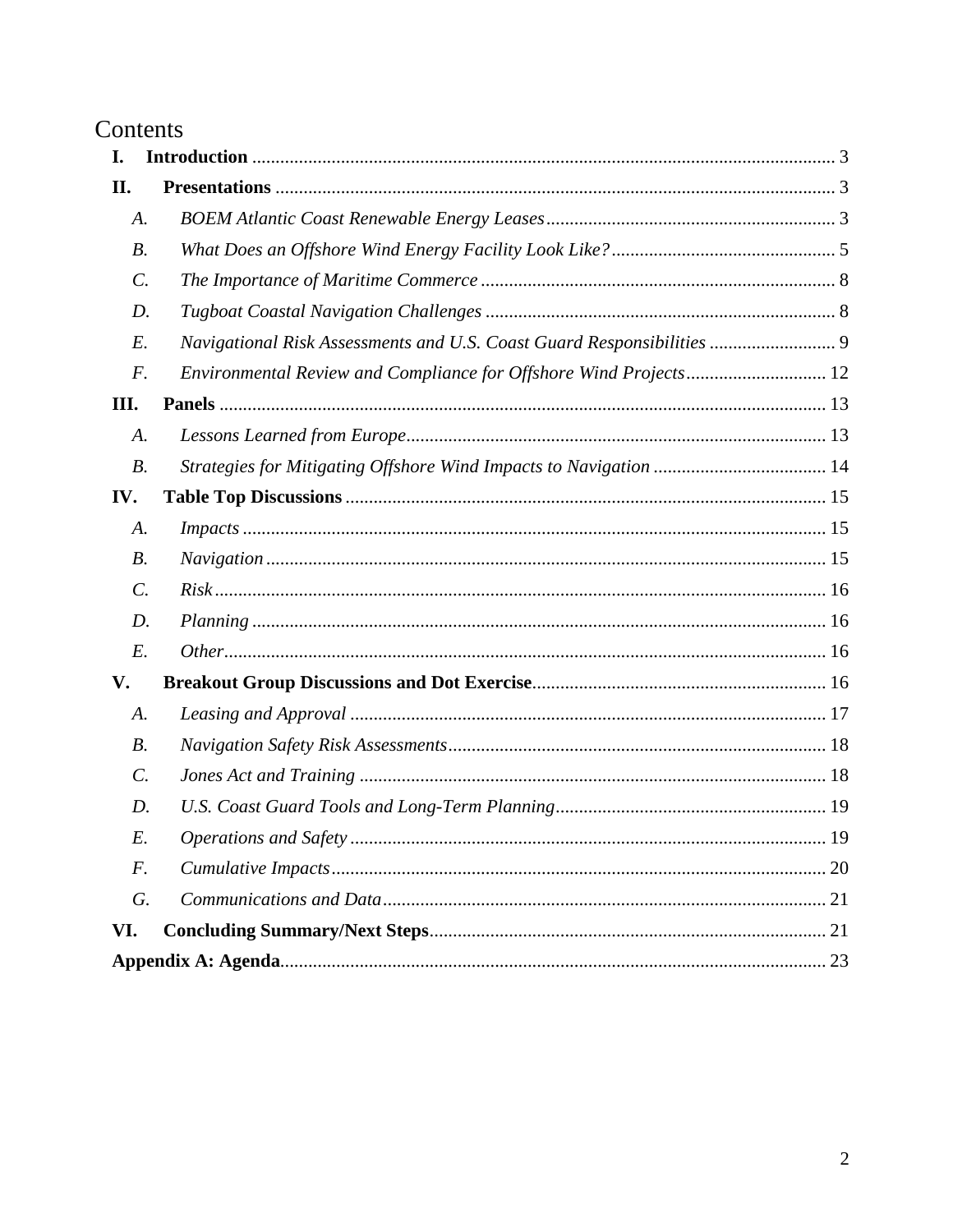## <span id="page-2-0"></span>**I. Introduction**

On March 5-6, the Bureau of Ocean Energy Management (BOEM) held the inaugural Offshore Wind and Maritime Knowledge Exchange in Baltimore, MD. The purpose of the workshop was to convene subject matter experts to discuss challenges, opportunities, and needs for improving coexistence of the offshore wind and maritime transportation industries. The workshop was open to the maritime industry, offshore wind energy stakeholders, and interested members of the public. Participants learned about the design and operation of offshore wind facilities, responsibilities of stakeholders in the development process, potential timelines for the development of offshore wind facilities in the Atlantic Ocean, and navigational safety issues associated with the transit of commercial vessels near offshore wind facilities. The event featured presentations and panel discussions, as well as interactive table top discussions and breakout groups.

Objectives of the Knowledge Exchange include:

- Share knowledge and best practices for offshore wind and marine transportation co-existence
- Explore the range of roles and responsibilities across the Bureau of Ocean Energy Management (BOEM), U.S. Coast Guard (USCG), U.S. Bureau of Safety and Environmental Enforcement (BSEE), offshore wind lessees, and maritime stakeholders
- Learn about and discuss potential offshore wind farm layouts and development timeframes
- Identify potential challenges for continued discussion

This report summarizes the presentations and discussions from the Knowledge Exchange. BOEM did not seek consensus but may use the discussions and suggestions to improve the coexistence of offshore wind and maritime transportation.

## <span id="page-2-1"></span>**II. Presentations**

## <span id="page-2-2"></span>*A. BOEM Atlantic Coast Renewable Energy Leases*

Offshore renewable energy development in federal waters includes a multi-year process with many steps from initiation to installation (see Figure 1). The timeline begins when BOEM issues a Request for Information (RFI). After this call, potential wind energy areas are identified and leasing notices are published. During this time, National Environmental Policy Act (NEPA) environmental reviews are conducted. Once areas are identified as potential wind energy areas, BOEM holds an auction and grants leases. Leased areas often can support more than one project and developers can build a project in phases. Following the lease, developers hold pre-survey meetings and submit a Site Assessment Plan (SAP) to BOEM. After BOEM reviews and approves the SAP, the developer can then conduct the assessments and surveys necessary for characterizing their leased site. The site assessments and surveys can take up to five years, after which a Construction and Operations Plan (COP) is submitted to BOEM for an environmental and technical review. The COP includes a project description (size, layout, technical details), navigation safety risk assessment, nomination of certified verification agent, preliminary safety management systems, oil spill response measures, and the decommissioning process. BOEM issued draft guidance on the "Use of a Project Design Envelope in a Construction and Operations Plan," which allows flexibility in project design should conditions change, making alterations to the construction plan necessary. After the COP is approved, the developer submits the design and installation plan, after which installation of the wind energy facility can begin.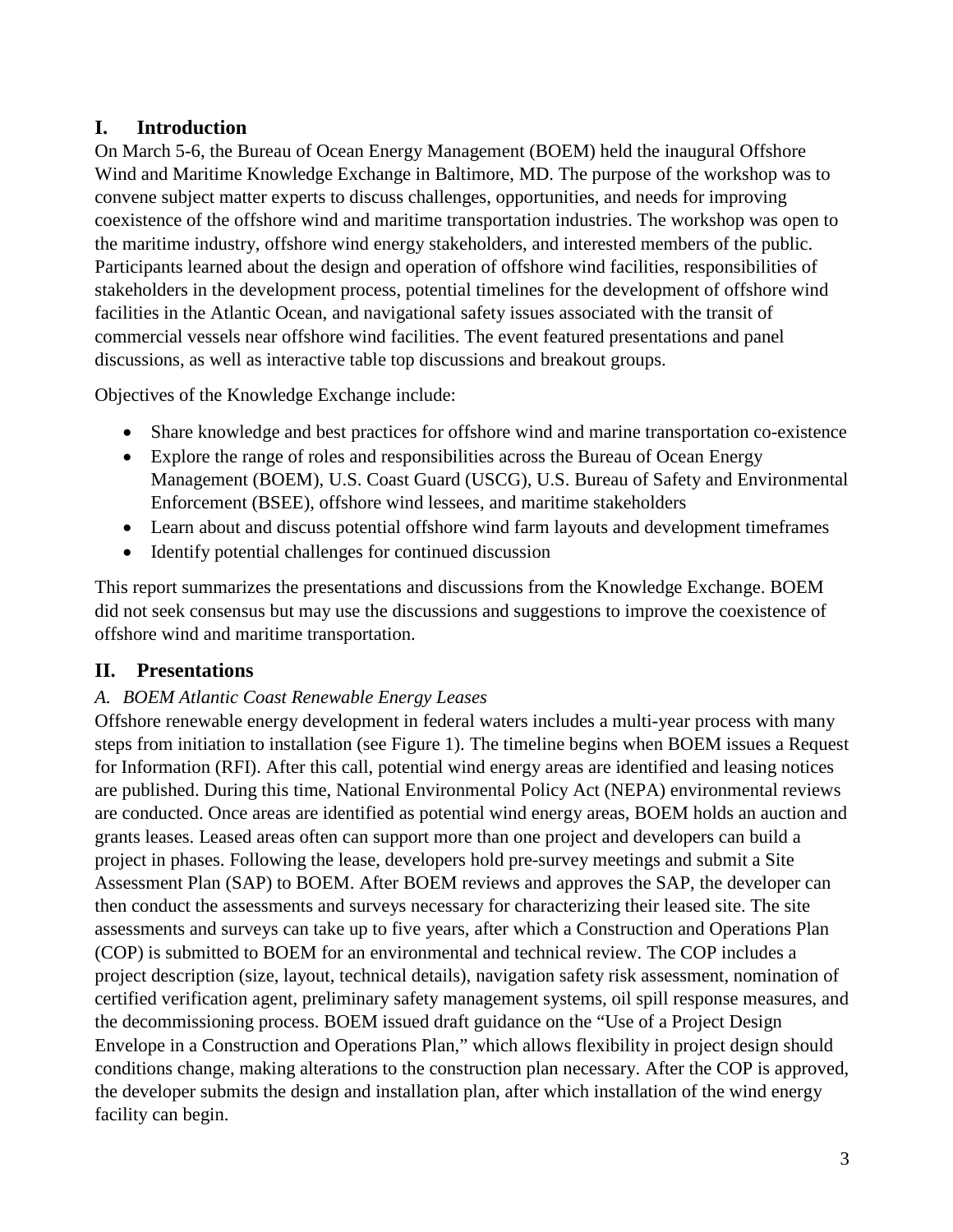In spring 2018, draft lighting and marking guidelines were developed based on interagency review, specifically with the USCG and the Federal Aviation Administration (FAA). The final guidelines will address both vessel and aircraft navigation and stakeholder outreach will be conducted before finalization.



Figure 1: The BOEM Leasing Process Timeline

As of October 2018, BOEM has issued 13 commercial wind energy leases in the Atlantic since 2009, with additional lease sales in various stages of planning and commencement. Six SAPs have been approved (MA, RI, VA, MD, NJ) and another two are processing (NY, DE). BOEM is additionally processing two COPs (Vineyard Wind, Deepwater Wind South Fork). There are a number of projects in the pipeline for the Atlantic Outer Continental Shelf (OCS), see Figure 2. New York's Master Plan calls for 2.4 GW of offshore wind energy by 2030. BOEM is evaluating four areas for possible leasing, balancing Department of Defense exclusion areas as well as concerns over navigational safety.

The [Marine Cadastre](https://marinecadastre.gov/) is an online GIS tool developed by NOAA and BOEM. It contains publicly available data, including the data that helps BOEM plan for offshore energy. For example, the Marine Cadastre receives raw vessel Automatic Identification System (AIS) data from the United States Coast Guard and processes it into usable data points, which can then be used to make density plots. Additionally, the Cadastre team uses their trackline building tool to turn the points into individual vessel tracklines allowing decision makers to see the paths that individual vessels take.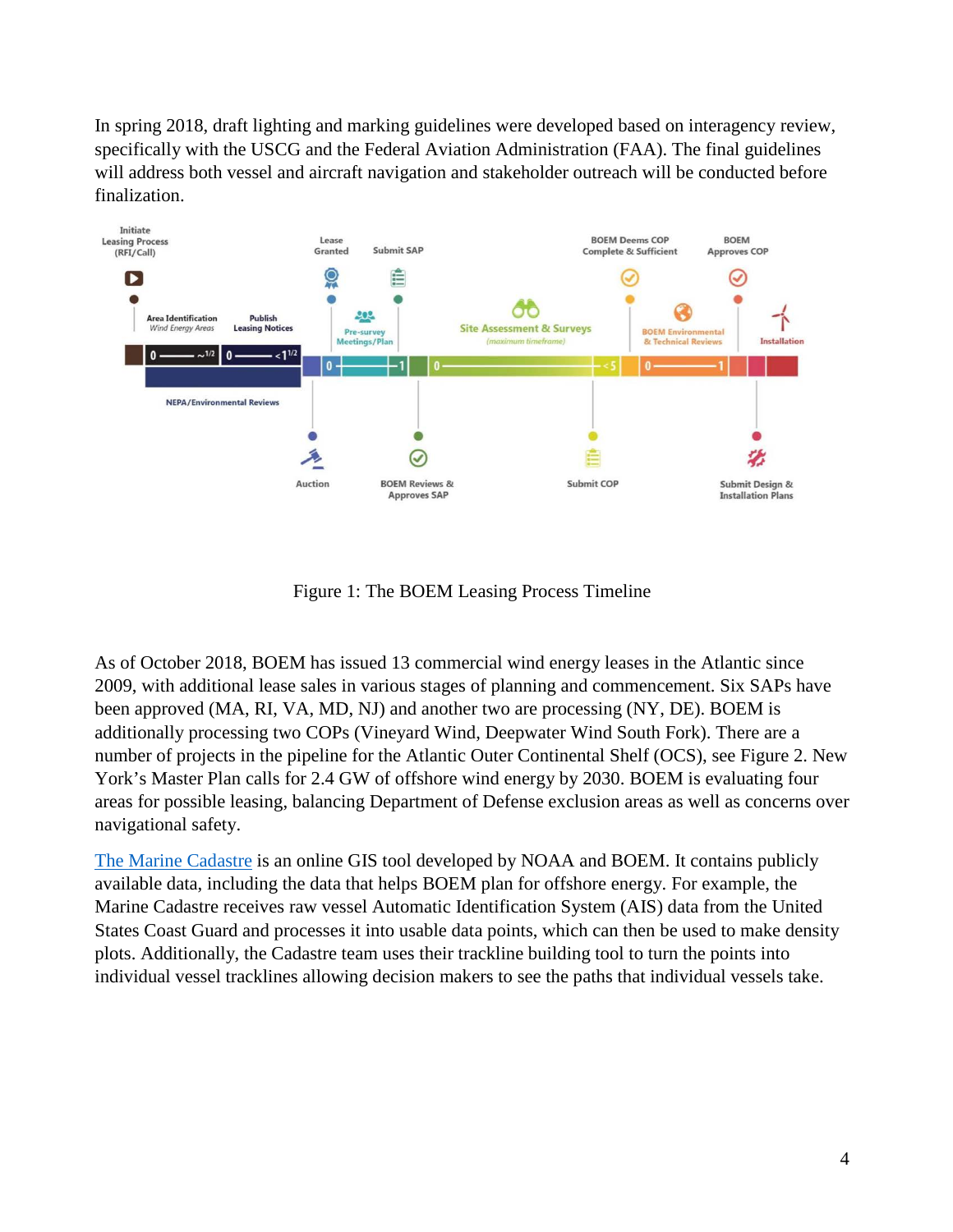

Figure 2: Projects in the pipeline for the Atlantic OCS.

Responses to questions:

- The oil and gas draft proposed plan was not incorporated into renewable energy plans, as the draft plan will not be released until later in the year. Existing leases should not overlap with oil and gas leasing areas. Designated wind energy areas have been designated for wind alone.
- Department of Defense exclusions are part of a larger conversation regarding co-existence and ongoing communication. Areas that are proposed do not reflect specific project proposals and do not mean final.
- There is a difference between COP approval and a Record of Decision (ROD). For the agency action of approving a COP, NEPA requires that BOEM produce an Environmental Impact Statement (EIS), and that the EIS finds no significant impact as a result of COP approval. The ROD is the documentation of all considerations, both by BOEM and by other cooperating agencies, involved in the development of the EIS. The ROD and other NEPA considerations are more fully discussed in the section *Environmental Review and Compliance for Offshore Wind Projects*.
- Offshore wind development is a regional discussion and allows for collaboration on a regional level. Multiple government agencies are involved in discussions with BOEM, including conversations with USCG and at Task Force meetings.

## <span id="page-4-0"></span>*B. What Does an Offshore Wind Energy Facility Look Like?*

Wind turbines are comprised of a rotor (the blades and hub), a nacelle (contains the drive train and mechanical to electrical conversion systems), and the tower (see Figure 3). There is no standard tip clearance; however, the lowest clearance for the tip of a blade to sea level is 75-100 feet. Turbines generally rotate 7-8 times per minute. As the offshore wind energy industry grows and technology advances, so too does wind turbine size. In 2005, turbines were 2 MW (70 meter hub height and an 80 meter rotor). By 2015, turbines had grown to be 6 MW (100 meter hub height and an 150 meter rotor). By 2025, turbines are expected to be 10 MW (125 meter hub height and a 205 meter rotor)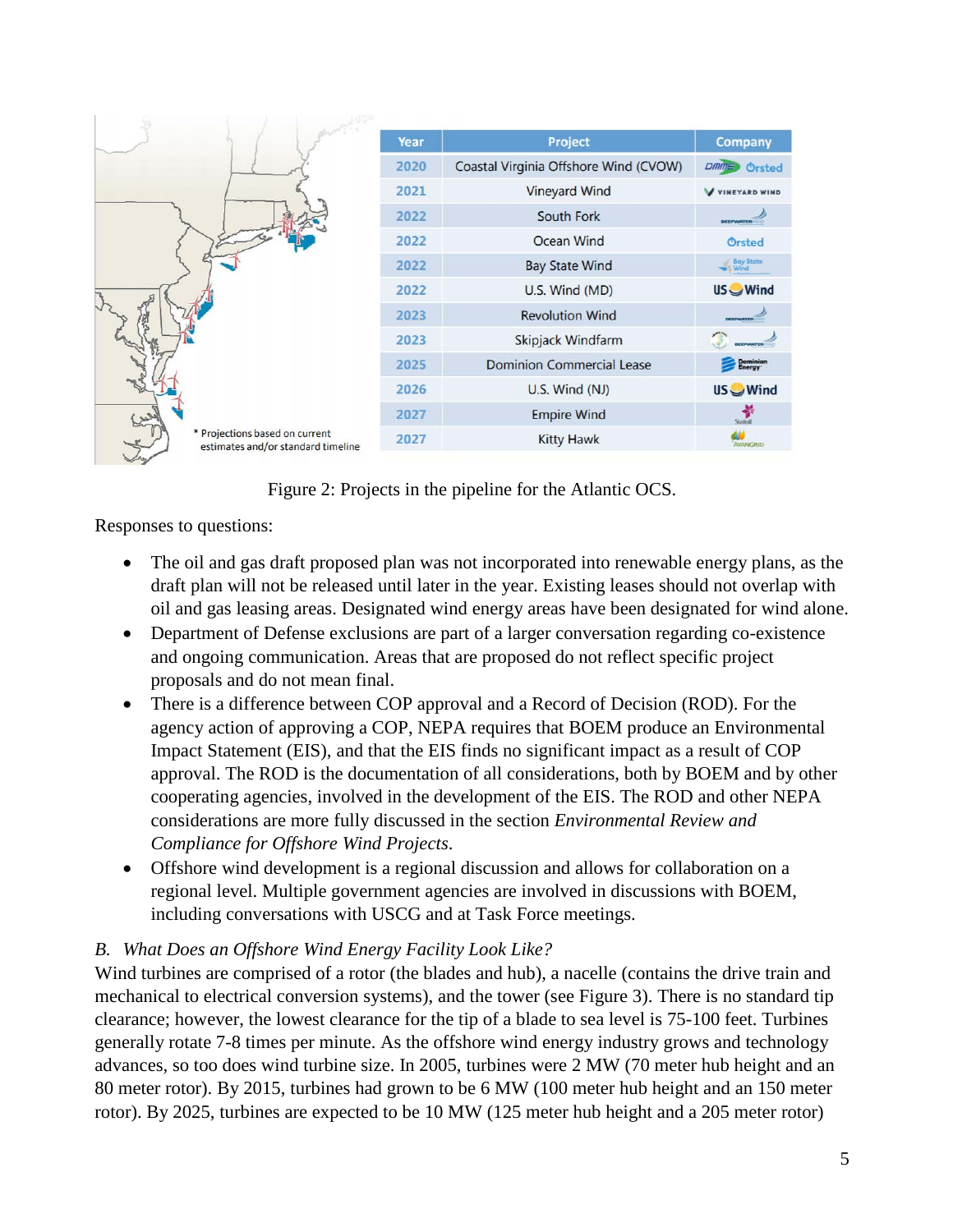and 15 MW turbines are on the drawing board. One advantage of larger turbines is that fewer turbines are required to meet the same MW capacity desired while allowing for wider spacing.



Figure 3: Anatomy of a wind turbine.

Internationally, there are 111 offshore wind projects with over 13 GW installed (global figures as of the end of 2016). Most (99%) of the turbines are fixed bottom support structures in shallow waters less than 50 meters. Turbine capacity ranges from 6-8 MW with 150-180 meter rotors and towers that are over 90 meters. Capacity factors are 40-50%. Operation and maintenance costs are higher than land-based wind; however, capital costs are dropping as the offshore wind energy industry gains experience, competition increases, and project risk declines with continued investment. The industry is able to learn from the experiences of mature marine industries like the offshore oil and gas and submarine cable industries. The Deepwater Wind Farm off the coast of Rhode Island was the U.S. first commercial wind farm (completed December 2016). It consists of five turbines for a total capacity of 30 MW and uses fixed bottom jacket support structures (about 26 meter water depth). The project produces electricity for 17,000 homes.

There are many different types of foundation types. Fixed bottom foundation types (see Figure 4), where the foundation is in contact with the seabed, are feasible for water depths up to 50 meters. The jacket type structures have been adapted from the oil and gas industry. Monopiles are the most commonly used fixed bottom foundation type as it uses the smallest footprint. Fixed MET masts are expensive and are being replaced by floating LIDAR buoys to measure wind speeds at the site for resource validation and power production.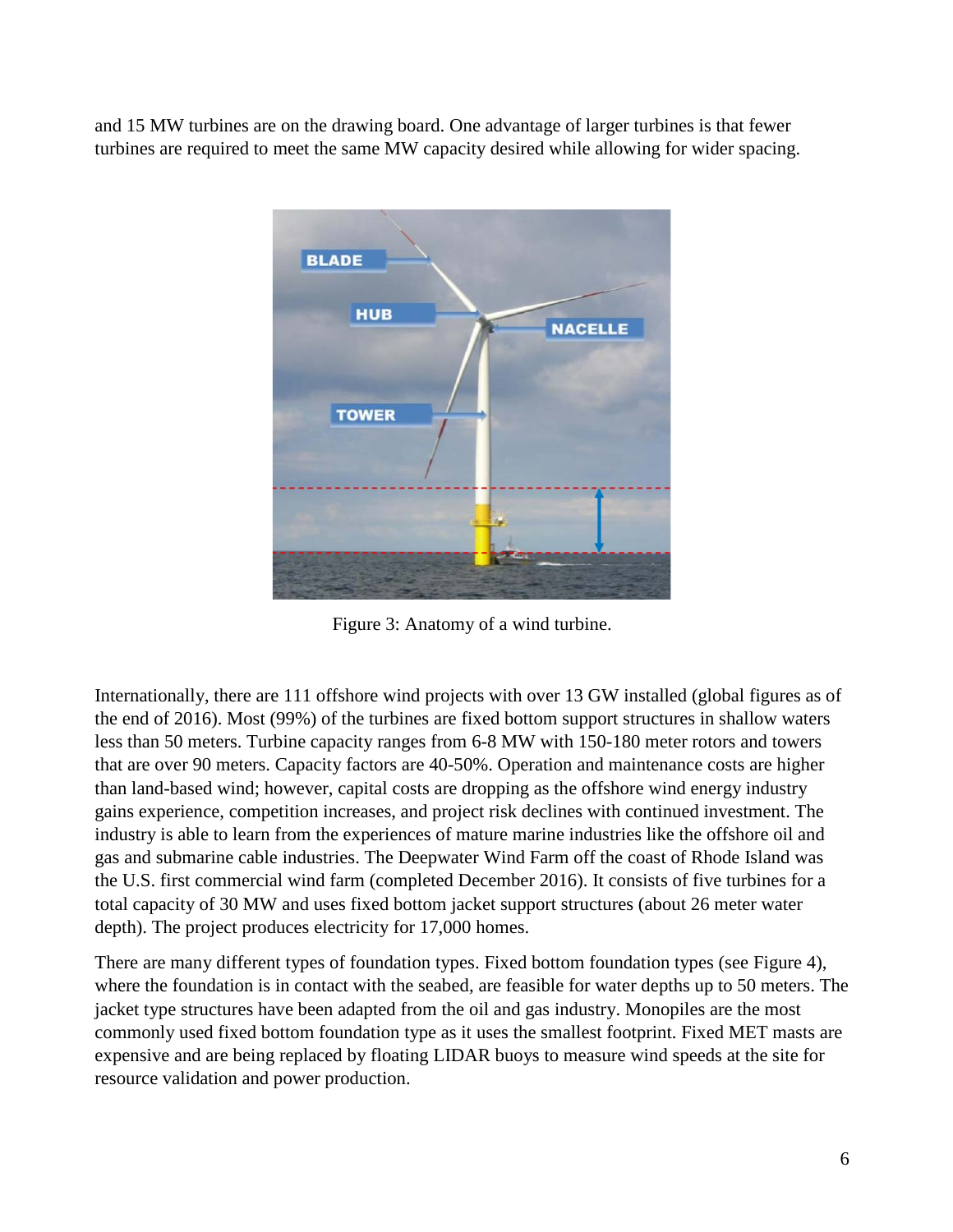

Figure 4: Fixed bottom foundation types. Monopiles have the smallest footprint and are the most commonly used foundation type.

The layout of a wind farm needs to take into effect wake effects, which can reduce the amount of wind downwind turbines receive (up to 10-12% losses) as wind moves through a project site. Rotor diameter is used to determine spacing between turbines, with eight rotor diameters being the recommended spacing. The number of diameters used for spacing depends on site area, cable length (cost), water depth, and atmospheric conditions. Well-designed spacing helps the winds regenerate, reducing the losses from wake effects. The distance between turbines increases as rotor diameter increase. Bathymetry is also a major factor in layout of a wind farm. For example, in the Massachusetts Wind Energy Area, half the water is deeper than 50 meters. For the four leasing areas in this wind energy area, the area that is shallower than 50 meters is equal for all areas and the deeper waters can be developed with different technology (e.g. floating platforms). Modeling helps developers optimize energy layout designs to minimize excess turbine loads and construction costs, maximize power output of existing facilities through advanced controls, and optimize the layout for the most efficient use of the wind energy area.

Getting the power generated from the turbines to the grid involves an array system of cables between the turbines and an export system that runs from a substation offshore to one onshore. These cables are buried about 6 feet below the seabed. Scour and subsea geology may expose the cables over time so projects include active monitoring to determine if this occurs. If cables cannot be buried, they are protected with mattresses, rock placement, and armoring techniques.

Responses to questions:

- Wake steering, a technique where turbines are turned in various direction to avoid losses, can be used to mitigate array problems. However, it has not yet been successfully implemented.
- While standardization of blade length in a wind farm is typical, mixing rotor diameters and tower heights has been discussed as a way to optimize wind farms and reduce wake effects.
- Cable burial depth is determined by hardness of the seafloor. Soft seafloors allow cable burial depths of up to 25 feet, but six feet is a general target. Geophysical surveys are used to determine what the target depth is in a specific area. Some states also have minimum depths.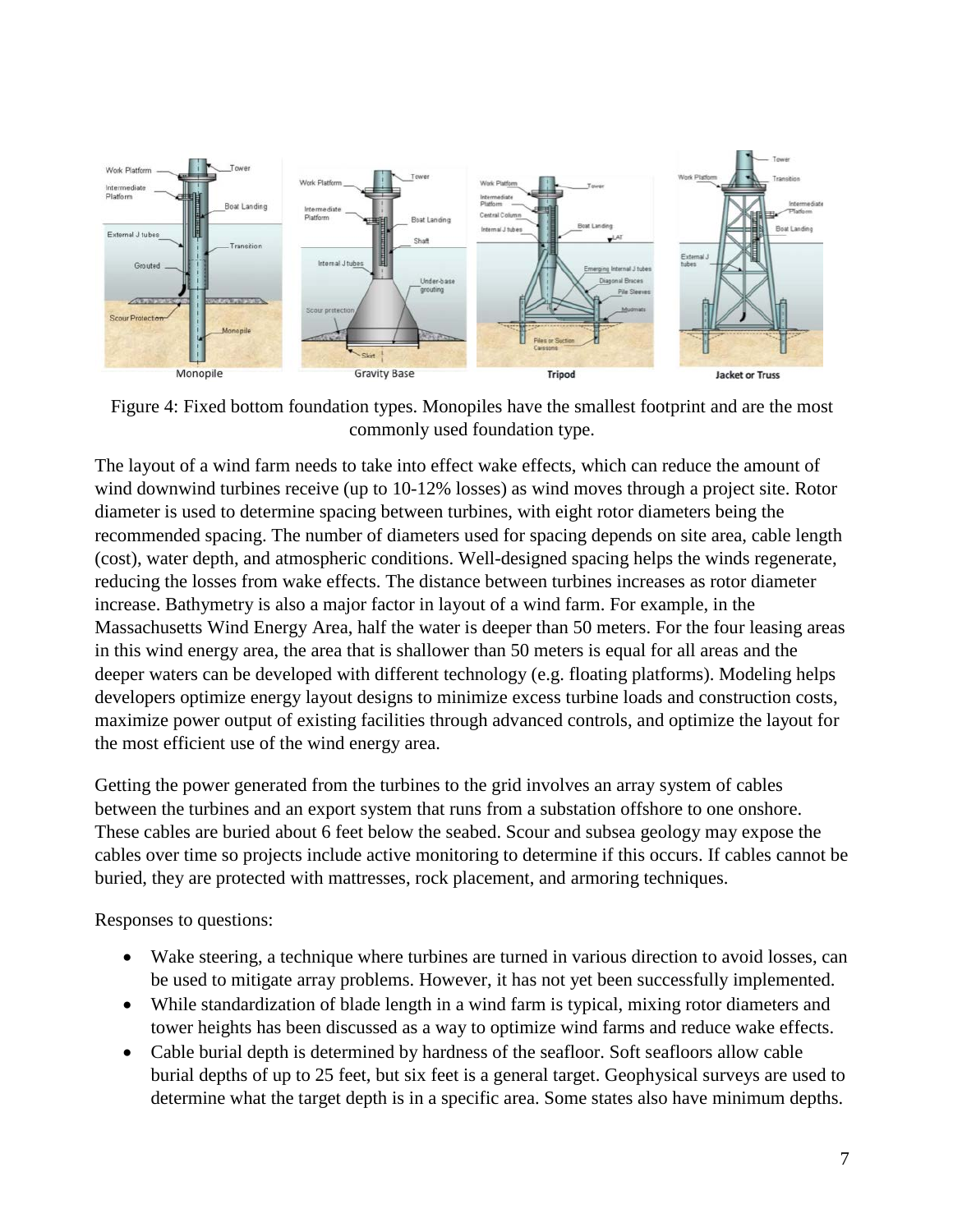New Jersey requires cables to be buried at least five feet when within three nautical miles of shore.

• The limiting factor in turbine size is cost and testing facilities. The theoretical limit for blade length has already been surpassed. Turbines are 20-30% of the cost of a wind farm. Current turbine test facilities can only test blades 90-110 meters. However, 107-meter long blades have been produced, so longer blades may appear in the near future.

## <span id="page-7-0"></span>*C. The Importance of Maritime Commerce*

The ocean is vital to the global economy. Approximately 50,000 ships move 90% of global trade via the ocean. Ship length is staying relatively the same, but ships are getting taller and deeper. Taller and deeper ships reduce the maneuverability and require deeper channels, taller bridges, and potentially feeder ships. The risk to shipping vessels increases during fishing seasons when more vessels are near port entrances. Shipping and trade is directly affected by a wide range of factors, some examples include:

- Regulatory emission control areas and Global 2020 Sulphur Cap, greenhouse gas, ballast water, state and local regulations
- Economic/political fuel costs, China's changing economy, developing nations, U.S. NAFTA, national government changes in policy
- Geographic wind energy areas, expansion of the Panama Canal, development of Arctic shipping routes, oil rigs
- Weather seasons monsoon, hurricanes
- Environmental whales, fishing seasons

In the presenter's view, actions BOEM could explore to minimize the impacts of offshore wind areas during the analysis stage include taking a regional approach to planning offshore wind areas (rather than a state approach); engaging and communicating early and often with the shipping industry as well as ports, pilots, and the tug sector; and developing current and future scenarios for proper planning. The presenter also said the data portals and regional ocean plans are good resources for planning. Specifically for the New York Wind Energy Area, the one mile buffer is a small distance to be able to effectively maneuver and the presenter suggested a two mile buffer zone would be better. Shippers may switch ports if entry is complicated or expensive.

Responses to questions:

• The international experience has shown that cumulative effects should be looked at, including effects such as increased cumulative risk from weather events such as hurricanes. A regional approach to cumulative effects is something BOEM could consider. Operators will choose the ports that are the easiest and safest to approach and difficulties with port entry may reduce the amount operators visiting that port.

## <span id="page-7-1"></span>*D. Tugboat Coastal Navigation Challenges*

There are three types of towing vessels: articulated tug barge (ATB), integrated tug barge (ITB), and a tow wire tug and barge. The ATB fits into the notch of the barge and a hinged connection allows for articulated movement. The ITB is a rigid mechanical connection between the tug and barge.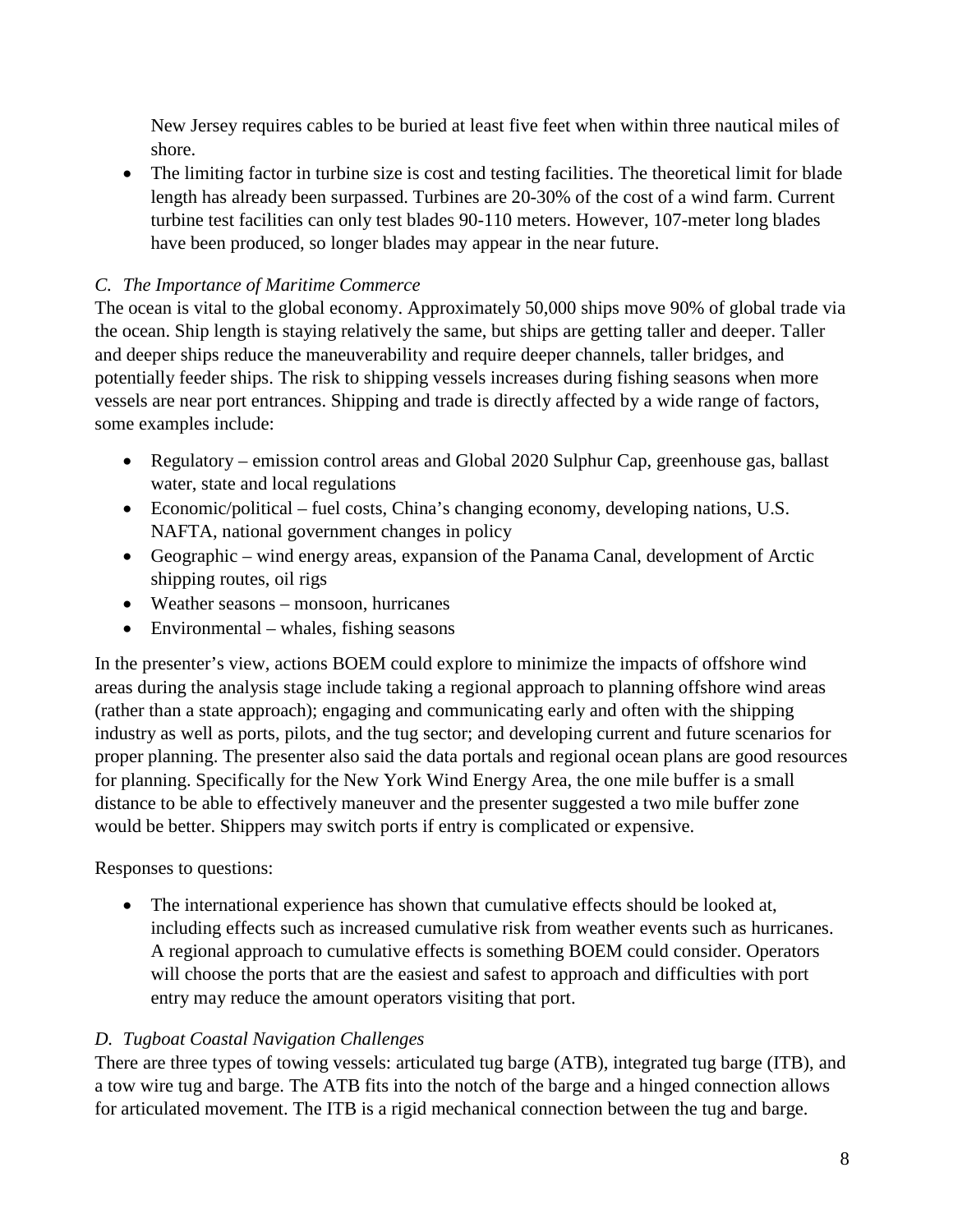There is no articulation and use of this type of barge is rare. The tow wire tug and barge is how it sounds, the tug connects to the stern of the barge via a wire/towline.

Factors to consider in marine planning include:

- historic towing routes,
- cross track error,
- the closest point of approach,
- the density of vessel traffic, and
- the sea state limitations and depth of water.

The location of towing routes varies along the coast and are based on environmental habitats, the depth of the water, and other traffic. Changing these routes will create conflicts. Cross track error is the difference between the intended and actual track due to environmental forces such as wind, current, and sea state. Reducing this error is up to the ability of the vessel operator to recognize the deviation from the intended track and take corrective action, as well as the maneuvering characteristics of the vessel (speed at which the vessel responds to the rudder and main engines). The swept path for the average tug and barge varies from  $\frac{1}{4}$  to  $\frac{1}{2}$  nautical miles. Tug captains are required to consider all dangers to navigation before transiting for the closest point of approach. The appropriate approach must consider weather, vessel maneuvering capability, visibility, and sea state. Under less ideal conditions, a vessel should aim for passing agreements of two nautical miles at minimum. The density of traffic determines the likelihood of vessels sharing sea space. When multiple vessels converge on the same location, additional sea space is required to maintain the appropriate closest point of approach. Additional room is required at entrances to harbors and other areas where different vessel types interact. Weather restricts vessel traffic and winds may require additional wires and depth. Confined offshore routes restrict vessels to departing during the most ideal circumstances.

Next steps for tugboat navigational challenges include disseminating information, potentially including information on towing corridors and routes in the data portals, and emphasizing the value of early communication with stakeholders. A recommendation regarding tow corridors is to have the corridors nine nautical miles wide, which would provide enough space for three vessels to pass.

## <span id="page-8-0"></span>*E. Navigational Risk Assessments and U.S. Coast Guard Responsibilities*

The U.S. Coast Guard's mission is to ensure the Nation's maritime safety, security, and stewardship. The USCG is a subject matter expert for maritime safety, security, and mobility; national defense; and protection of the marine environment. They are members of BOEM's state renewable energy task forces and collaborate on navigational safety risk assessments for evaluating specific projects. USCG is a cooperating agency for NEPA purposes, provides recommendations to BOEM, and identifies potential impacts to safety of navigation for the entire maritime community while considering traditional uses of the particular waterway and other Coast Guard missions (e.g., search and rescue).

Placing structures on the OCS increases the risk of a vessel collision, both with the new structure and with other vessels. Density of vessel traffic increases this risk due to funneling and decreased sea space to maneuver. Rerouting traffic may also increase the weather-related casualty risk to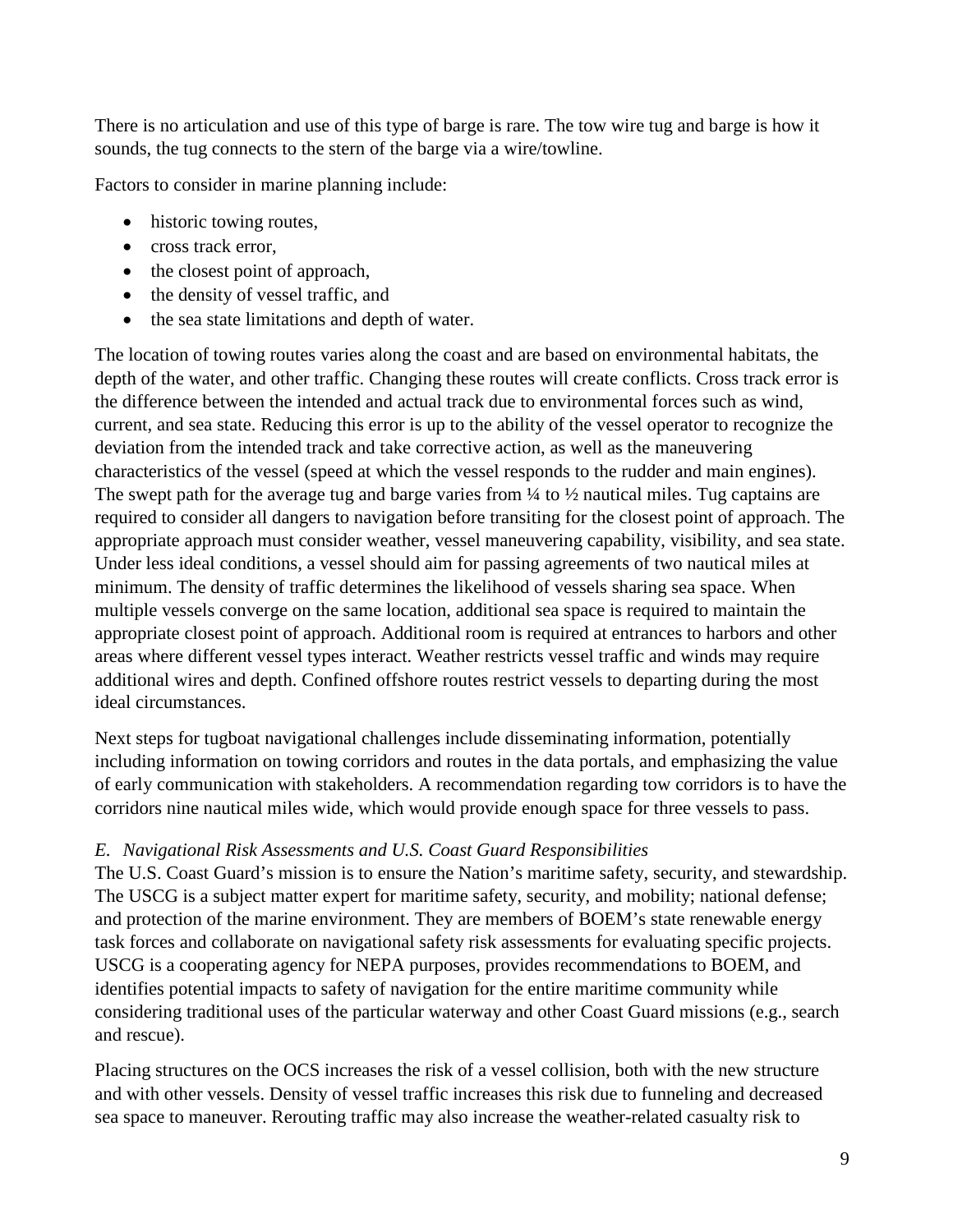smaller vessels engaged in coastwise shipping. Forcing smaller vessels further offshore and into deeper water affects vessel stability and forces their paths to be interspersed with deep draft vessels transiting at higher speeds.

The USCG is required to conduct a port access route study (PARS) before establishing new or adjusting existing fairways. Coordination with federal, state, foreign state agencies; maritime community representatives; environmental groups; and interested stakeholders is needed to reconcile the need for safe access routes with other reasonable waterway uses. The PARS process may be used to determine and justify if safety zones, security zones, recommended routes, regulated navigation areas, and other routing measures should be created. For the Atlantic Coast PARS, the most significant outcomes were the development of Marine Planning Guidelines (MPGs), the identification of alongshore towing vessel routes, and identification of major deep draft routes.

The Marine Planning Guidelines were developed using input from the Confederation of European Shipmasters Associate, World Shipping Council, U.K. Maritime Coastguard Agency, and the German Waterways and Shipping Directorates. The major topics included in the guidelines are the port approaches and traffic separation schemes (TSS), along shore routes, offshore deep draft routes, navigational safety corridors, contributions to risk, mitigation, and other considerations. Uses of the guidelines include assisting in initial area identification; aiding offshore developers/marine planners in evaluating navigational impacts; developing and reviewing navigational safety risk assessments; considering sea space for safe maneuvers; determining appropriate separation distances; nonregulatory uses; determining TSSs, alongshore routes, and offshore deep draft routes; and evaluating any other type of project. Alongshore towing vessel routes are identified using traditional tug and barge routes. Marine planning guidelines were identified for navigation safety corridors, and a lesser degree for deep draft traffic location and wind farm interaction. A way ahead is to consider developing a routing system along the Atlantic Coast and converting navigational corridors into shipping safety fairways or other routing measures.

Fairways, a lane or corridor in which no artificial island or structure (temporary or permanent) can be placed, is permitted so that vessels using U.S. ports have unobstructed approaches. The can also act as routing measures. The USCG creates the fairways domestically in a 2-5 year process. Routing measures created by the USCG must be approved internationally by the International Maritime Organization (IMO) as well as domestically. Routing measures are recommended, but not mandatory, and involve a 2-4 year process. These measures include areas to be avoided, no anchoring areas, precautionary areas, traffic separation schemes, traffic lanes, and separation zones or lines. For wind farms, the USCG does not anticipate restricting activities (such as fishing and sailing) in and around the farm, unless it is necessary to ensure safety of navigation, protect life and property at sea, or protect the environment. Restrictions may be necessary depending on the size of the wind farm, spacing of the turbines, axis of the turbines, size/type of vessels, cargo of vessels, volume of traffic, environmental concerns, and other factors.

The USCG reviews offshore wind project proposals to determine the impact on its search and rescue missions (SAR). Based upon these reviews, the USCG may recommend emergency shutdown procedures to aid in the SAR mission, communications capabilities, mariner information sheets, and monitoring capabilities. Marking and lighting are required for wind farms and based upon USCG requirements. A private aid to navigation request needs to be submitted, approved, and permitted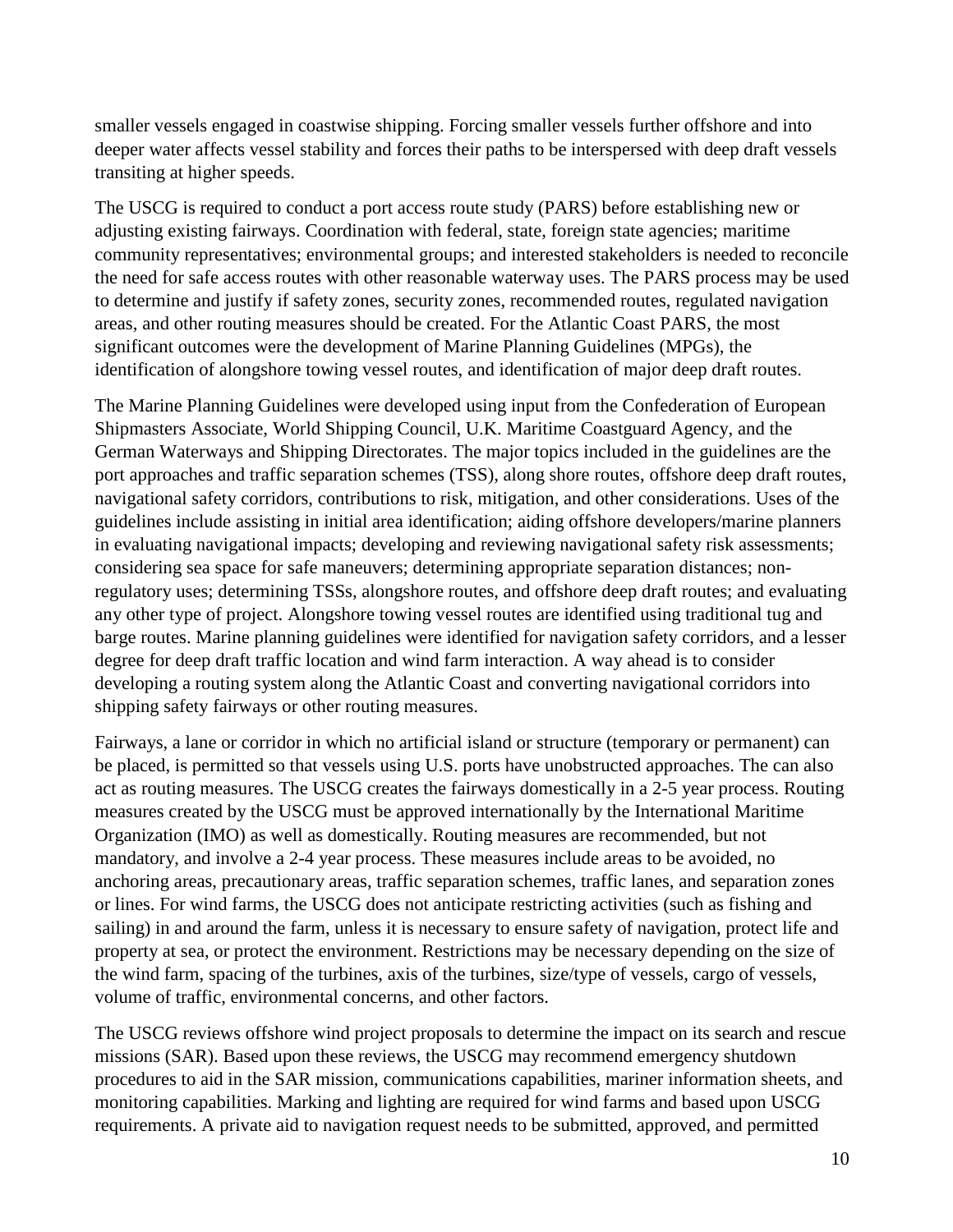through the applicable Coast Guard District office. The developer will have to provide a plat for the farm, which NOAA uses to plot the farm on applicable charts (if possible, each turbine is identified on these charts).

The USCG is committed to supporting the maritime community by helping to identify navigation conflicts that will occur from placing structures along and in close proximity to traditional maritime routes, taking into account the maritime planning guidelines; helping to identify routing conflicts that arise from development of the call areas and adjacent leased areas (cumulative effects); helping to identify associated navigational safety risks; working with other government agencies to develop workable solutions; and evaluating additional areas that may be identified as potential areas of development.

Navigational safety requires that mariners be able to determine their position and safe course to steer, be alert to unseen dangers, determine if risk of collision exists, and take action to avoid collision. An offshore wind farm impacts navigational safety if a mariner is unable to meet those requirements. A navigational safety risk assessment (NSRA) is required from the developer of the offshore wind farm. The NSRA uses studies, standard industry practices, or guidelines from recognized sources applicable to their wind farm or waterway to assess the navigational safety risks and potential impacts to navigation safety. The USCG reviews the NSRA on behalf of BOEM and provides recommendations concerning mitigation measures.

The Coast Guard's interest in reviewing the assessment is to advocate for navigation safety and to balance that safety with stakeholder interests. The NSRA is a qualitative and objective assessment and the USCG seeks to understand the rational put forth by the developer. The pre-application process is vital to the NSRA. This stage is the most flexible component of the entire permitting process. Identifying potential challenges and problem areas early and ensuring complete stakeholder outreach allows for frank discussions and discussions on the process going forward. The baseline for the NSRA is to ensure vessels comply with federal law and regulations, determining the worst-case scenario, comparing to the Navigation and Vessel Inspection Circulars (NVIC) 02-07 (Guidance on the Coast Guard's Role and Responsibilities for Offshore Renewable Energy Installations), determining any holes, and providing explanations/rationales for the assessment. Major hurdles for NSRA are engaging stakeholders, addressing fishing, assessing radar impacts, and determining cumulative impacts. Quality NSRAs have comprehensive data that is off-the-shelf, project-specific, and consistent; comprehensive outreach that is on the record, conducted through info sessions or open houses, and engaged federal, state, local, and tribal entities; and facts or opinions are supported with data or a record. It is recommended that lighting and marking of an offshore structure follow International Associated of Marine Aids to Navigation and Lighthouse Authorities (IALA) O-130, ["Marking of Man-Made Offshore Structures.](http://www.iala-aism.org/product/marking-of-man-made-offshore-structures-o-139/)" Red flags for a NSRA include, but are not limited to, tip clearance measured from mean lower low water rather than mean higher high water, cable burial depths, sound signals, and unsupported statements.

Responses to questions:

• Qualitative assessments look at aspects that could have high, medium, or low impacts. There are no definitions, only descriptors, but definitions may be looked at in the future.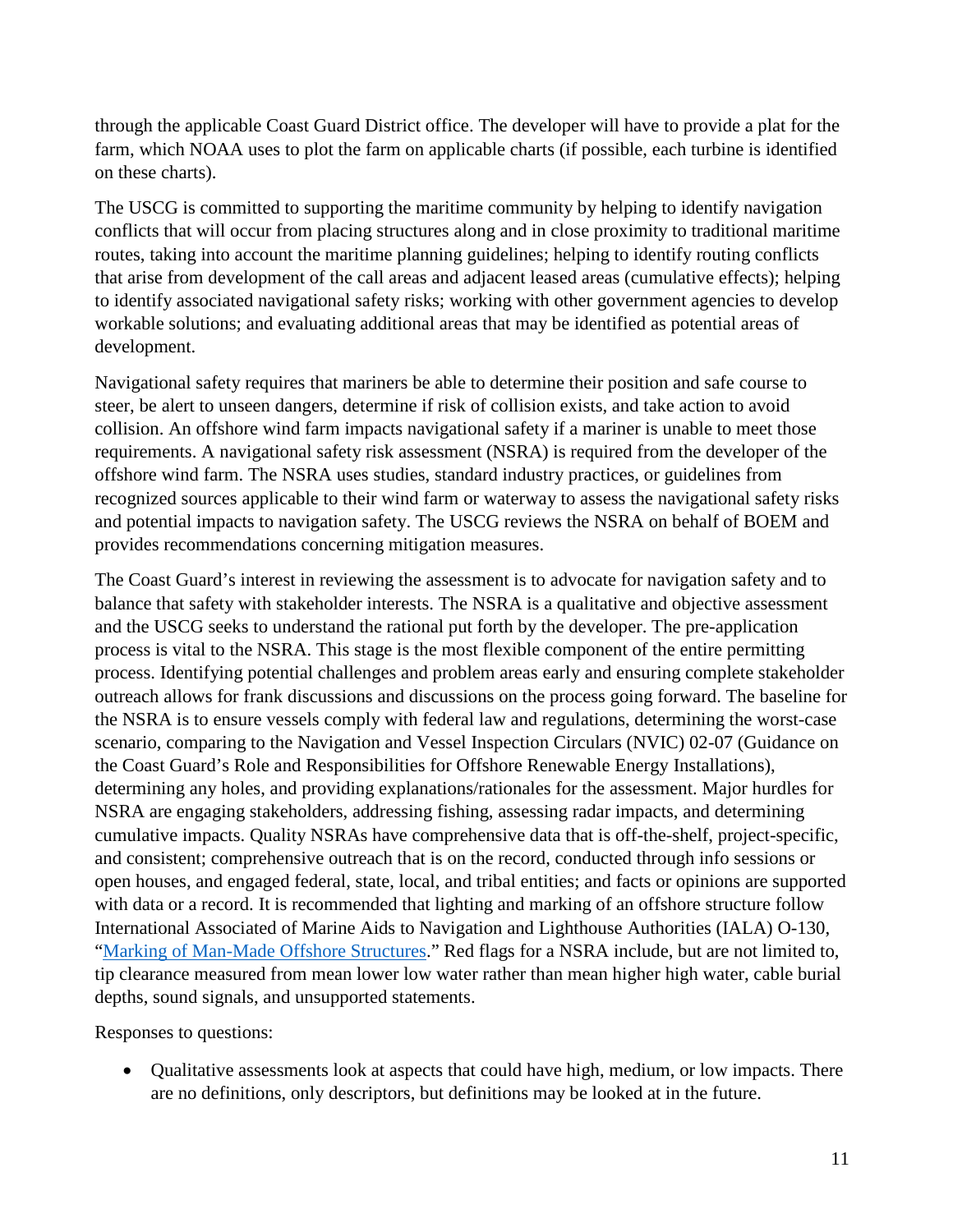- Vessel spills from collisions with wind farms are not part of the navigational risk assessment. Each vessel should have their own response plan. USCG looks at risk to changing traffic patterns and the potential for spills, but vessel spills related to collisions with wind farms is not a major concern.
- There is no standard for tip clearance, but proponents need to have a justification for why that clearance was chosen.

## <span id="page-11-0"></span>*F. Environmental Review and Compliance for Offshore Wind Projects*

Environmental reviews occur at three stages during the offshore wind leasing and development process. These reviews occur during area identification and publishing the leasing notices, after a SAP is submitted, and before the approval of the COP. NEPA's primary purpose is to help involve the public and inform the public of decisions. A NEPA analysis includes the proposed action, alternatives, cumulative impacts, routine activities, and non-routine events. Interagency cooperation occurs with agencies with jurisdiction or special expertise, federal agencies (such as the U.S. Coast Guard and the Bureau of Safety and Environmental Enforcement (BSEE)), affected states, and federally-recognized Tribes. The process from the submission of the COP to a record of decision can take two years or longer (see Figure 5).



Figure 5: Timeline of NEPA process and steps for each stage of the process.

To assist with the NEPA process, developers must submit in the COP the proposed facilities and activities, best management practices, mitigation measures, a navigation risk assessment, a lighting and marking plan, and other OCS activities. The navigational assessment conducted during the NEPA process is to characterize historic and future vessel transit routes and volumes, identify and evaluate impacts, and develop additional mitigation, if necessary. The proposed activities are also checked for federal consistency with a state's coastal zone management program. Environmental studies (baseline and analysis) are conducted to analyze space-use conflicts; ports and infrastructure; benefits of offshore wind; and the risks, fate, and effects of chemicals. Stakeholder engagement is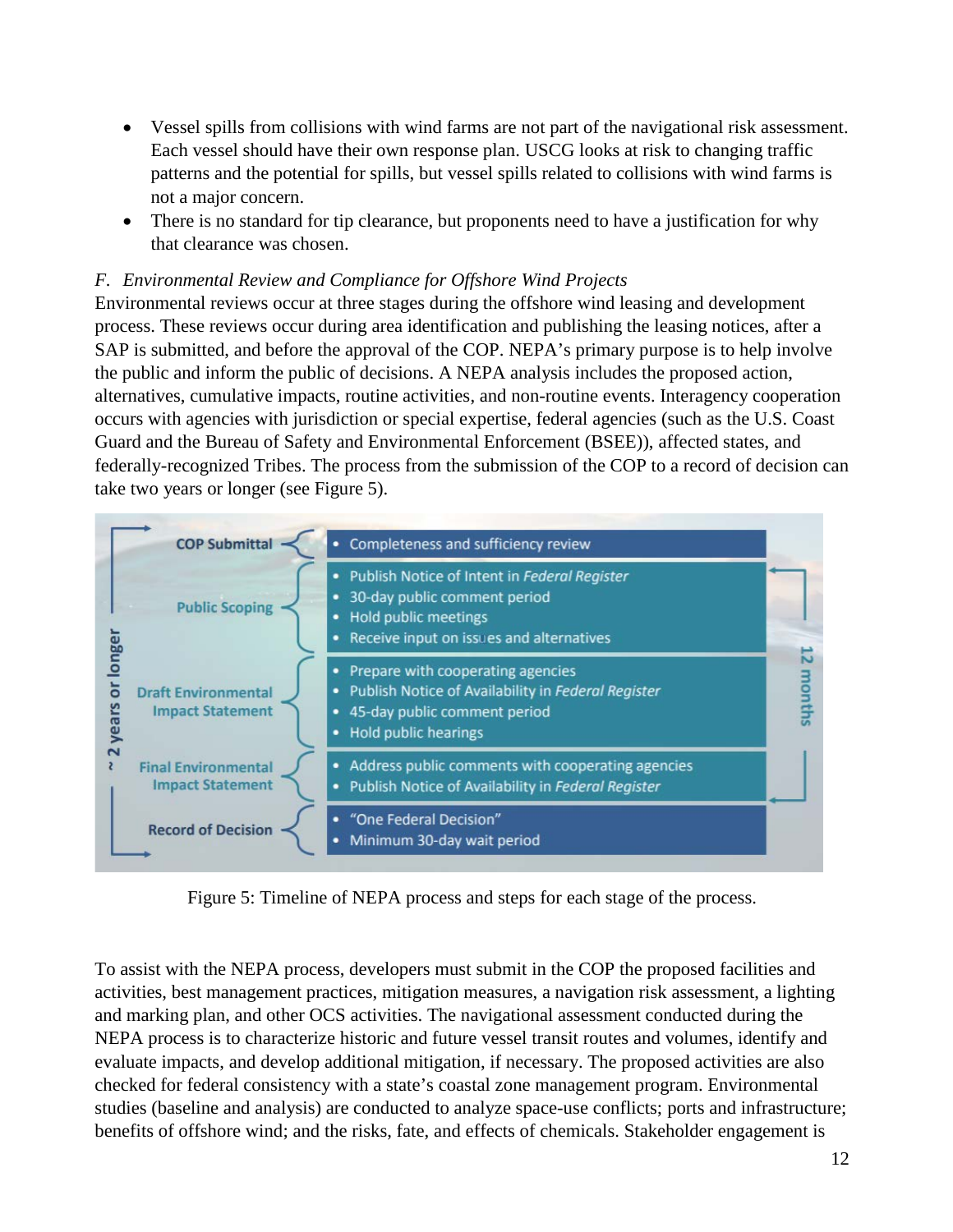conducted through intergovernmental task forces, public notices, public meetings, and stakeholder workshops.

BOEM's sister bureau, BSEE, was born out of Secretarial Order 3299. BSEE is a cooperating agency in the NEPA analyses BOEM conducts to ensure it meets BSEE needs and standards and will adopt the BOEM analysis for their decision-making, if applicable. BSEE's role is safety and environmental enforcement is to conduct inspections (compliance verification) and enforcement. BSEE inspectors will ensure the lease terms, conditions of approval, and mitigations are compliant. Enforcement actions are appropriate for the conduct detected and are aimed at changing operator behavior.

Responses to questions:

- The envelope approach gives developers flexibility in designing the wind farm. Technology is rapidly changing and is outpacing the review process. The approach gives a range of technology and ports to use and considers the most impactful aspect for each concern.
- There is no formal process for stakeholder engagement, but BOEM encourages proponents to undertake this process. Developers and federal agencies must engage in conversations early, but there is no requirement for stakeholder engagement.

## <span id="page-12-0"></span>**III. Panels**

## <span id="page-12-1"></span>*A. Lessons Learned from Europe*

A facilitated panel discussion highlighted recommendations and best practices from the European Offshore Wind Industry. These best practices included:

- Extending routing measures are a solution, but the case must be made to the International Maritime Organization.
- Assessments have led to extended routing measures. For example, the Humboldt River had 50 ships per day. The lane for deep draft vessels was 0.5 miles from a lease area. Stakeholder engagement led to a 1-mile zone, piloting of large vessels, and extension of TSS lanes. However, it took four years to achieve the lane changes.
- Engagement with stakeholders is key to finding solutions and limiting problems.
- The DNV GL's Marks model for oil and gas was modified for wind. This model relies on causal data rather than incidents. Increases in vessel density due to rerouting changes the collision frequency. Mitigation measures include piloting and AIS. Outreach was critical to identifying the most beneficial mitigation.
- AIS data has some gaps with fishing vessel data and it is difficult to assess risk with these vessels due varying track and vocal groups.
- There have only been two accidents in U.K. wind farms. One was a distracted fishing vessel and the other was a container ship that lost steering from a power failure.
- The kingfisher database helps fishermen identify cable locations. The Marine Cadastre provides this data from the North American Submarine Cable Association. The [FishSAFE](http://www.fishsafe.eu/en/home.aspx) is a system in the U.K. that warns fishing vessels of the location of oil and gas infrastructure.

Responses to questions: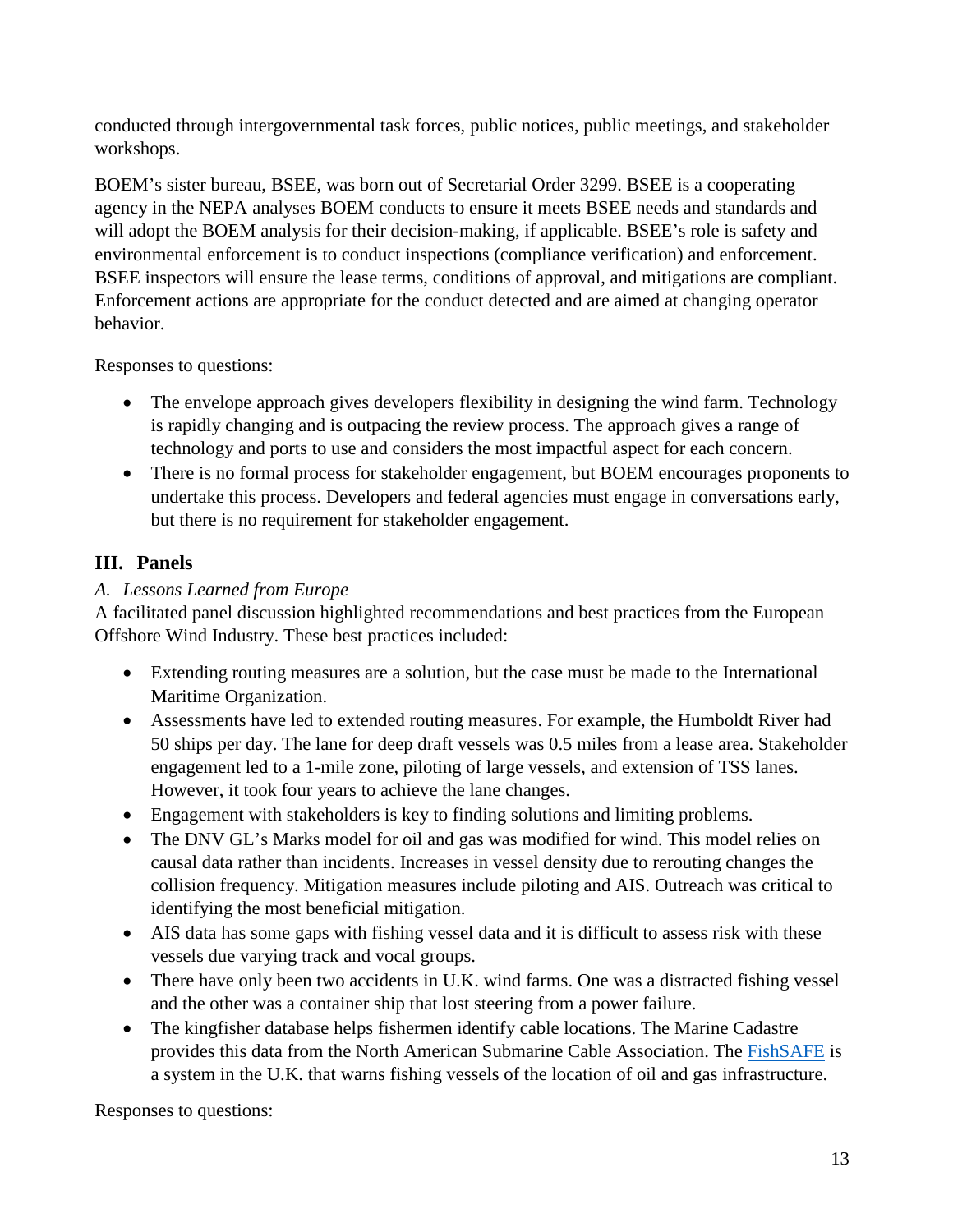- The U.S. can have a similar experience as the U.K. and the Kingfisher database. Deference is given to the government agencies, but cables are a risk and that data is being put into portals. BOEM works closely with the North American Submarine Cable Association, which can distribute charts and data.
- There is a fault tree when assessing risk via models. These trees can model risks such as traffic density and incapacitation. The models are not specific to wind turbines or vessel class. Non-standard methods make data collection a challenge.
- Safety zones during construction have been discussed, but not implemented.
- Risk models are generally conservative than real world impacts. The value in modeling is in evaluating mitigation strategies.

## <span id="page-13-0"></span>*B. Strategies for Mitigating Offshore Wind Impacts to Navigation*

Developers explained how they mitigate navigation and safety challenges during construction and operation. These challenges included:

- Statoil (note: Statoil changed its name to Equinor in May 2018) has a simulator to model navigational risk. Day, night, and seasonal weather conditions were modeled with wave conditions. The model gave views of vessels and vessel size, as well as viewpoints from air or ship. The model was used for the Empire wind farm and is available for the fishing and navigation industries, who can provide feedback on the tool.
- Ørsted has a tool similar to Statoil's tool. Developers also completed a cumulative impact study. The Nautical and Offshore Renewable Energy Liaison (NOREL) is a forum for developers, the U.K. Coast Guard, stakeholders, technical groups, and the chamber of shipping. The group meets two to three times a year to generate guidance. NOREL has a navigation working group.
- On the Block Island Wind Farm there are 70 days of maintenance planned each year.
- Supply chain issues are a challenge for construction.
- During construction, vessels want to come out and watch. This requires coordination with the Coast Guard, fire, and police to mitigate any problems.
- One way to mitigate navigational challenges is to put up smaller 200-400 MW projects.
- A command center with long range VHF can be used to broadcast the day's activities so vessels know where other ships are at all times.

Responses to questions:

- Communication is paramount for supporting coexisting uses and assessing cumulative impacts.
- A best practice for the simulator is generating layouts and hosting marine hazard workshops. The work for navigational risk assessment will be frontloaded for layouts, then stakeholders will be targeted. There was the potential for phased development of lighting and marking as well as search and rescue demonstrations.
- The simulator can show working traffic. The parameters are being worked on currently.
- The strategy for mitigation will be to generate indicative layout, host hazard workshops, and identify top risks and concerns. It is important to focus early on what matters to each state and run risk models on the layers.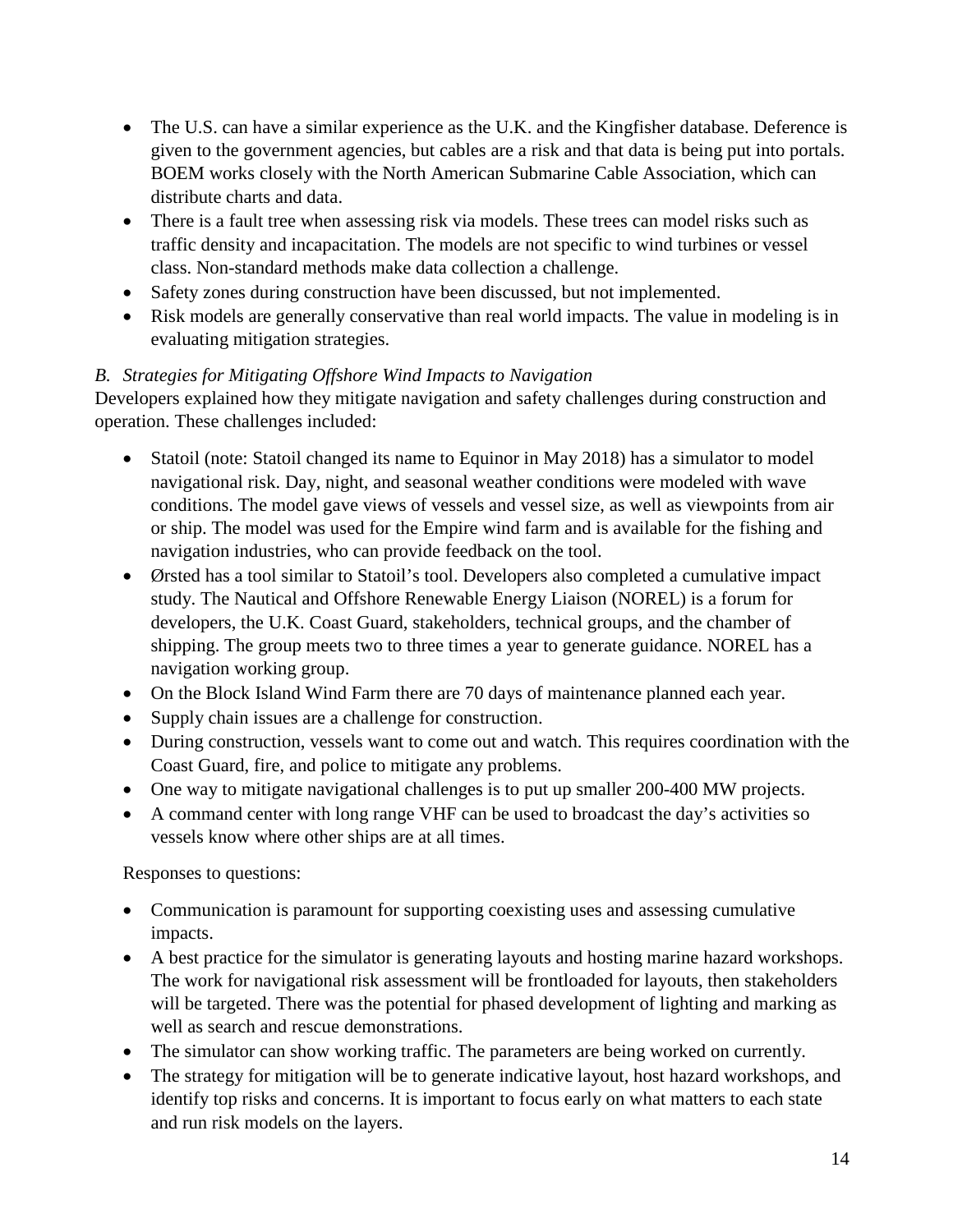- The UK has had the same model used successfully with search and rescue helicopters. Flight simulators can be patched into the model.
- For the Block Island Wind Farm extensive outreach was conducted along the coast as the jack-up barges were trekking from the Gulf and up the East Coast. There was communication with USCG sectors and coordination for inspections of larger vessels.
- In Europe, wind farms are being moved further from shore, so service vessels are permanently on location. Helicopters are used to service and make transfers. For situations where crews are out for two weeks at a time and the farms are closer to shore, crew transfer vessels are used.
- As far as traffic within a wind farm during construction is concerned, there is generally a vessel out daily. Temporary exclusion zones might need to be put in place.
- Early engagement and early mitigation processes are different. There are advantages to both methods. Frontloading as much as possible is important.
- A lot of discussion and scenario analysis is required for lighting and marking wind farms that are close together.
- The navigational risk process for BOEM occurs when a Construction and Operations Plan is submitted. This is different than for UK farms, where frontloading is the standard process.

## <span id="page-14-0"></span>**IV. Table Top Discussions**

Participants discussed priorities and challenges identified throughout the day. These identified areas were used to help inform the breakout group discussions on Day 2 of the workshop. Areas identified in the table top discussions are impacts, navigation, risk, planning, and other. These discussions are summarized below.

## <span id="page-14-1"></span>*A. Impacts*

Regarding impacts, there were concerns about radar impacts and if that was a technical fix, how impacts affect shipping and associated costs, the best way to quantify cumulative impacts, what a reasonable foreseeable cumulative impact for NEPA and navigational risk assessment is, and who completes the assessment of cumulative impacts. Suggestions for priorities to address include addressing cumulative impacts and routing measures independently by regulators, addressing the cumulative impacts of adjacent wind energy areas, and developing guidelines that define the impact zone.

## <span id="page-14-2"></span>*B. Navigation*

Regarding navigation, there were concerns about shipping channels/lanes and buffers, safety zones for floating turbines, what navigational aids are in use and the monitoring requirements, how standard any monitoring requirements are, the non-actionable information in vessel transit studies, and the best way to look at regional impacts for navigational safety. There was also discussion about development of a more rigorous traffic system with the increased uses of ocean space. Also mentioned was the uncertainty in navigation, especially with fishing vessels, and that passing distance to wind farms depends on how comfortable mariners are with their vessels. Lighting schemes were discussed as a way to resolve some of the navigational issues. In order to lessen impacts to USCG operations, including search and rescue, turbines should be marked, lit, and placed on charts. The top lights should be FAA compliant with navigational lighting lower. Lighting and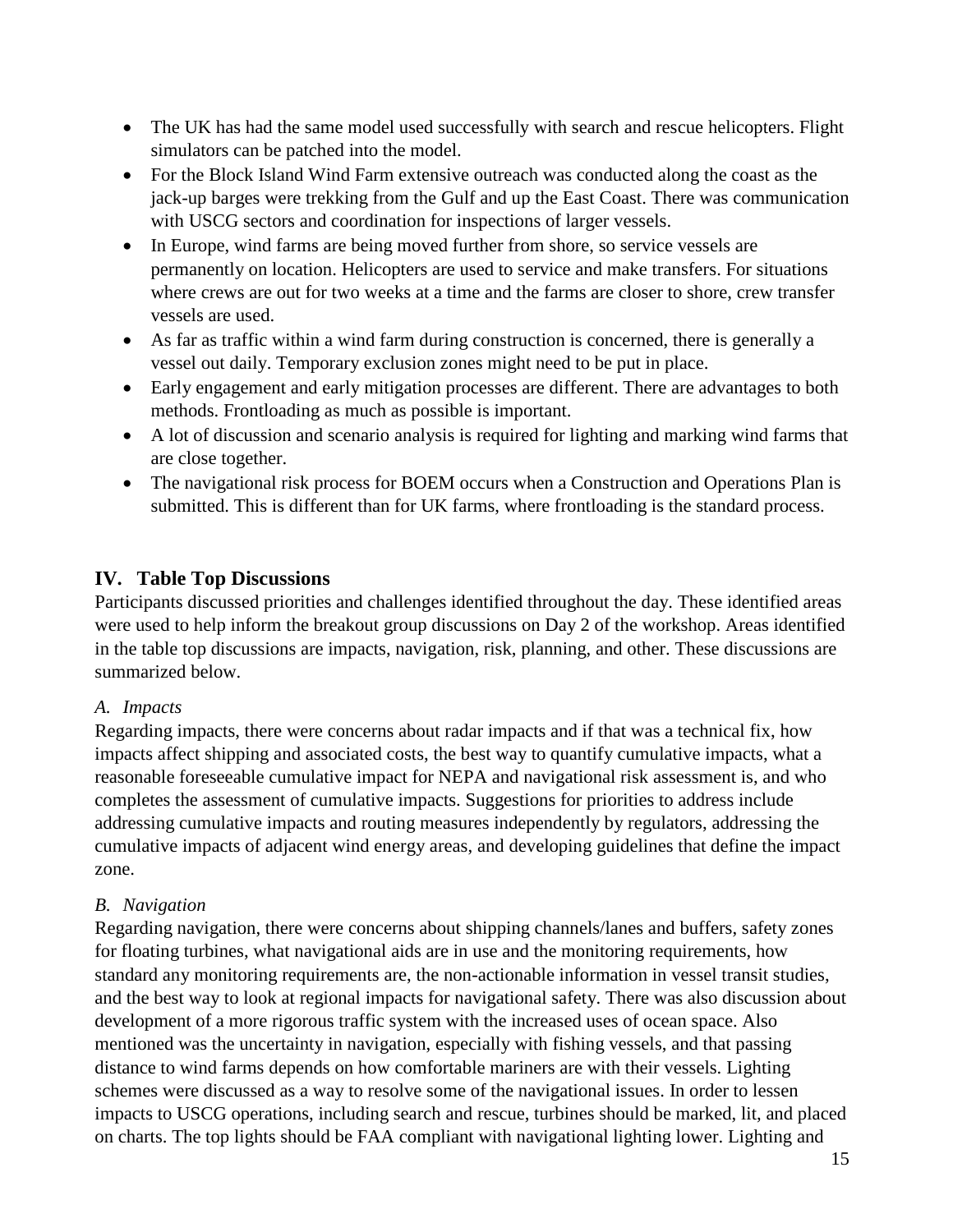marking should adhere to IALA standards and any deviation from the standards should be illustrated to BOEM. Wind turbines must be able to be shut down within 2 minutes of the USCG ordering it shut down. BOEM requires SMS for incidents on nacelles. Finally, pre-scoping meetings, stakeholder engagement, and the pre-application process can help inform navigation and resolve issues.

#### <span id="page-15-0"></span>*C. Risk*

Regarding risk, there were concerns regarding fishing vessels acting as obstructions, the use of autopilot by fishing vessels, how emerging technologies could help reduce collision risk, the risk from heavily trafficked channels, and difficulty in mitigation for every vessel type. Risk mitigation was also discussed. Points of discussion included lighting/sound marking as a way to mitigate, knowing concerns and conflicts upfront so mitigation could be applied, and if there was a process to nominate mitigation measures and evaluate them. There was discussion regarding data that centered around AIS data not relaying the entirety of data, making it difficult to quantify fishing vessels; the need for more data on fishing boat movement vs actually fishing; and difficulty in quantifying encounters as vessels compress on approach. Suggestions for priorities to address include standardizing parts to streamline risk, developing safety management systems and guidelines, defining working hour limits for crews and technicians (including how downtime fits in), including navigating vessels carrying oil in oil spill response plans, using [IWRAP](http://www.iala-aism.org/wiki/iwrap/index.php/Introduction_to_IWRAP) for quantitative analysis of collision and grounding frequency, and clarifying BOEM vs developer responsibility regarding NEPA and navigational risk.

#### <span id="page-15-1"></span>*D. Planning*

When it comes to planning for a wind farm, Regional Planning Bodies could be integrated into the BOEM and regulatory process, buffers could be based on vessel traffic/vessel size, and early involvement is key. Planning concerns include finding the best or most appropriate measures for around a wind farm (exclusionary or routing measures), defining a process to ensure stakeholders feel heard, balancing stakeholder concerns and inconsistency in the opportunities for stakeholders to give input for proposed lease areas, defining how much data is adequate for BOEM and USCG, use of AIS data for historical routes, and data for sea lanes needing to be more specific. There was also discussion over the point at which the U.S. should invest in specialized vessels and ports to support the development of renewable energy, and planning for the updating/purchasing of marine multipurpose installation vessels. The cost of updating ports is a \$100+ million investment, but public-private funding could be an option. Potential areas for action include BOEM taking the lead for task forces, as states differ in their interactions, and posting task force minutes.

## <span id="page-15-2"></span>*E. Other*

Finally, other tabletop discussions centered around who completes inspections for floating platforms and if there were Jones Act concerns with them, challenges with the Jones Act in the offshore wind context, crew fatigue and crew transfer, expanding Right Whale restrictions, and conflicts between USCG and Right Whale requirements for crew transfer vessels.

## <span id="page-15-3"></span>**V. Breakout Group Discussions and Dot Exercise**

As part of a welcome exercise, each meeting participant was given three colored, sticky dots. Large sheets of paper with various topics relating to navigation and offshore wind were hung on the wall. Participants were asked to put a dot next to the top three items they would like to see discussed. If a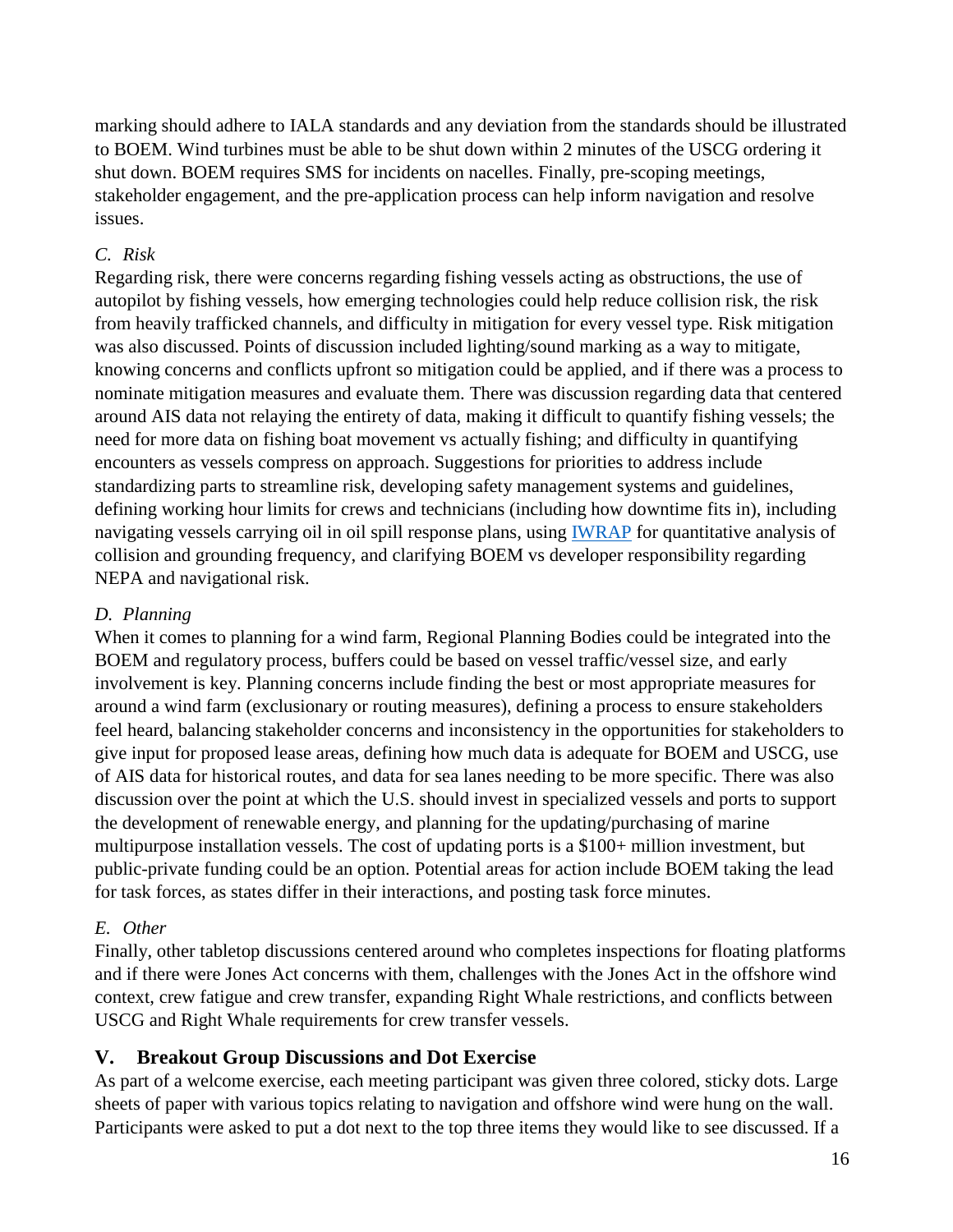topic they were interested in was not on the paper, the participant could add the topic. Similar topics were grouped in to an encompassing category. These categories became the categories for the breakout group discussions: leasing and approval, navigational safety risk assessments, Jones Act and training, USCG tools and long-term planning, operations and safety, cumulative impacts, and communications and data. The discussions are summarized below in brief synopsis of perspectives shared from participants in each breakout group.

#### <span id="page-16-0"></span>*A. Leasing and Approval*

Demand drives the timeline for leasing and review. The state sets a goal and the path forward, while BOEM helps coordinate and lease. Though BOEM continues conversation with developers, the pre-COP stage is developer led. During the pre-COP stage, there may not be enough information for interagency meetings. After the COP is submitted, BOEM assesses if it is complete and sufficient. Once it is found so, the COP is released to the public for comments used to develop the EIS. The draft EIS goes to the state for review. Early engagement allows the state to provide necessary input. BOEM is looking at ways to mitigate for areas of concern once the developer provides the additional information in the COP. The developer completes the survey work, not the government, which is a key difference from the European model. Site data is proprietary. BOEM will complete an environmental assessment when initially identifying the wind energy areas, but the larger environmental analysis is done in an EIS at the COP stage.

An environmental permitting subgroup meets to get federal agencies coordinated. BSEE is involved in COP review and in enforcement of COP conditions after the COP is approved. The USCG is involved with identification of areas, but the process could be more formalized. Having agency involvement early in the process is key. Having agencies come into the processes too far down the road makes changes difficult to make.

The length of the process may make it difficult to track decisions and ensure the accuracy of the public record. Furthermore, the public does not always understand the leasing process, and the length of the process leads to fatigue. BOEM has the background on decisions and responds to comments as part of the public record. BOEM's website has good background and mailing lists can provide updates. BOEM has evaluated the state task force process to get better at documenting outreach and background. A shortened process may lead to better engagement and comment, which may lead to better and quicker decision-making. The NEPA review process takes time but will be shortened to a year to comply with administration policies. The intent of the new process is for the record of decision to take into account the NEPA cooperating agencies' decisions.

There is interest in leasing the New York Bight. Leasing will be competitive and will be used as a way to assess interest in the New York area for later leasing rounds. Massachusetts and South Carolina may have other lease areas in the pipeline. For the New York Bight, outreach was completed during a Call for Information from April through July. When it comes to jobs created by offshore wind, a regional approach may be worth looking into, as states are sharing leasing areas. If the Atlantic is opened up to oil and gas leasing, BOEM will adjust plans for renewable energy. Both in the U.S. and in Europe, the public and developers are able to comment on areas, impacts, and effects. This type of engagement allows developers to decide on potential issues with offshore wind.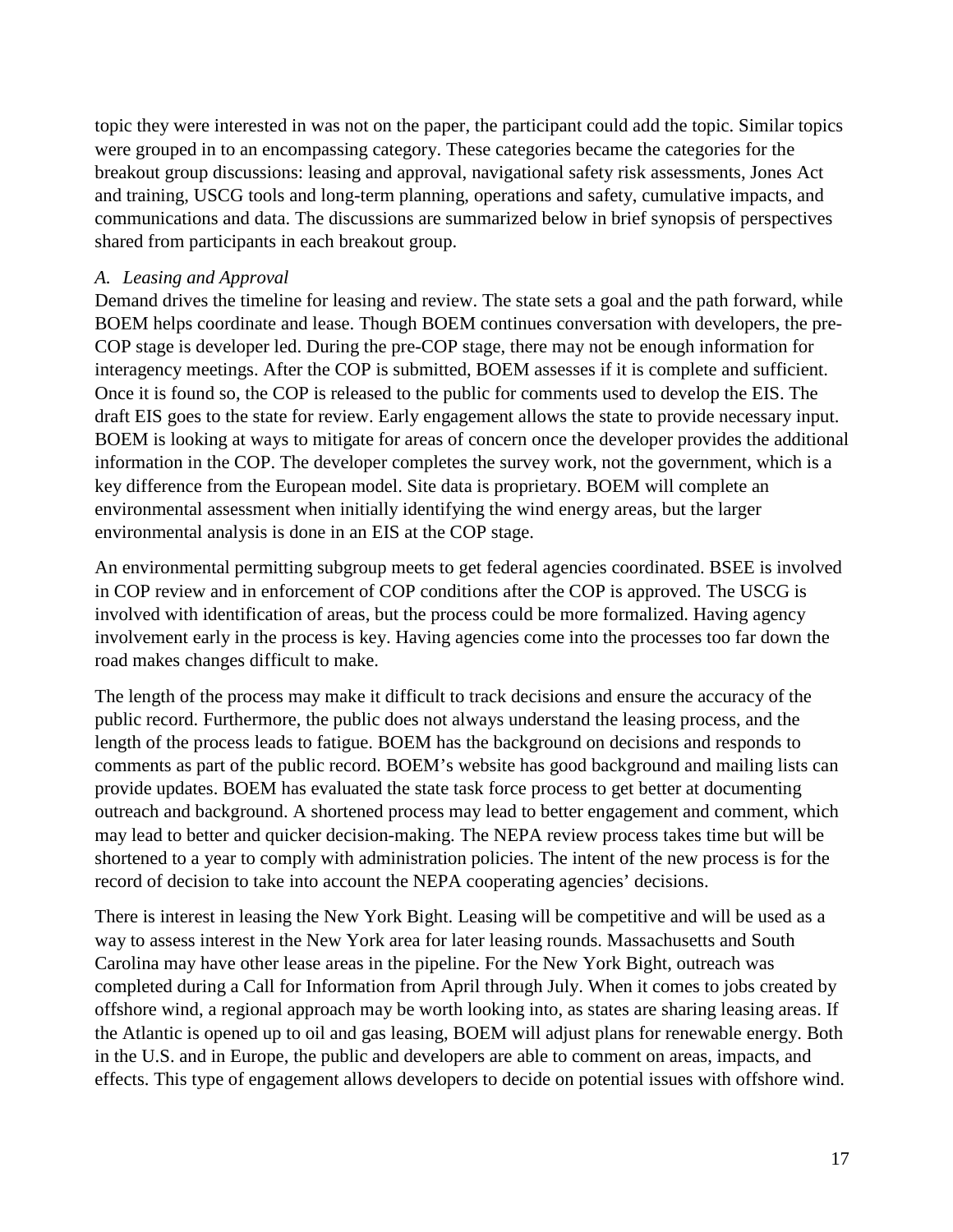There is a bond requirement for decommissioning. Leases can be released or reassigned to another company. BOEM has designed the process to keep leasing from being speculative. Developers need to submit proof that they can see the project through to the end (financial and technical assurances) and there are penalties for failing to comply with lease terms. The lease is a contract that provides developers with protections from changes in administration policies.

## <span id="page-17-0"></span>*B. Navigation Safety Risk Assessments*

USCG does not require a full conclusion in the navigational risk assessment but does require a description of the waterway at the current state and the proposal for mitigation going forward. In Europe, assessments contain a ranking of hazards based on criteria, frequency of the hazard, and consequences. USCG expects developers to address routing measures. The Marine Planning Guidelines in ACPARS specify two nautical mile buffer zones from the edges of existing traffic lanes, but developers can set farms closer as long as there is an explanation.

Buffer zones relative to TSSs and waterways for existing leases have not yet been addressed, though will be at the COP stage. Large vessels are hard to stop. Safe anchorages are another concern. These anchorages exist outside of 12 nautical miles, which is outside of USCG enforcement capability. Developers should look at reasonable foreseeable impacts for these anchorages. Comprehensive outreach should be done early to answer questions about buffer zones and routing measures. Harbor operations meetings are a good place to have dialogues regarding zones and routing measures.

BOEM and USCG can address holistic multiyear planning for OCS space use. The NSRA is solely for a project but reviewed from a regional and holistic approach. USCG is updating the Navigation and Vessel Inspection Circular (NVIC) 02-07, which describes the guidelines for NSRAs, to reflect regional space use and to develop guiding principles to address and balance users.

## <span id="page-17-1"></span>*C. Jones Act and Training*

Supply chain infrastructure needs to be looked at in order to successfully build up offshore wind in the U.S. Supply chain certainty is needed for port investments. Ports will not build or upgrade for one project but need several projects to justify the investment. For example, the Massachusetts build out yard has sat fallow since development of the offshore wind farm, despite attempts to redevelop the yard. Looking into what other industries can use these yards (ex. telecom, cables) may help encourage use. The U.S. also does not have the necessary fleet of vessels needed for offshore wind installation. For example, the 15 turbines for the Block Island wind farm was not enough to justify ship investment. European installation vessels with Jones Act complaint support vessels and lift boats were used. Ships could be repurposed to fit the needs of offshore wind. Cable ships (interarray) cannot be repurposed but jack-up barges can. Reflagging vessels is difficult, but it may be worth exploring if government subsidies can be used to build a Jones Act compliant ship for offshore wind development. Additionally, there are workforce development challenges. The U.S. workforce is not experienced with installation of offshore wind turbines. European installation crews can be used until this workforce is developed. Finally, Europe may be the source for knowledge on monopiles, but gravity base and floating turbines could be installed without a Jones Act compliant installation rig. Determining the federal and state role in port infrastructure, ship investment, renewable energy credits, power purchase agreements, etc. is important. It is also important to determine the minimum GW needed for investment in the supply chain (2 GW has been the number discussed).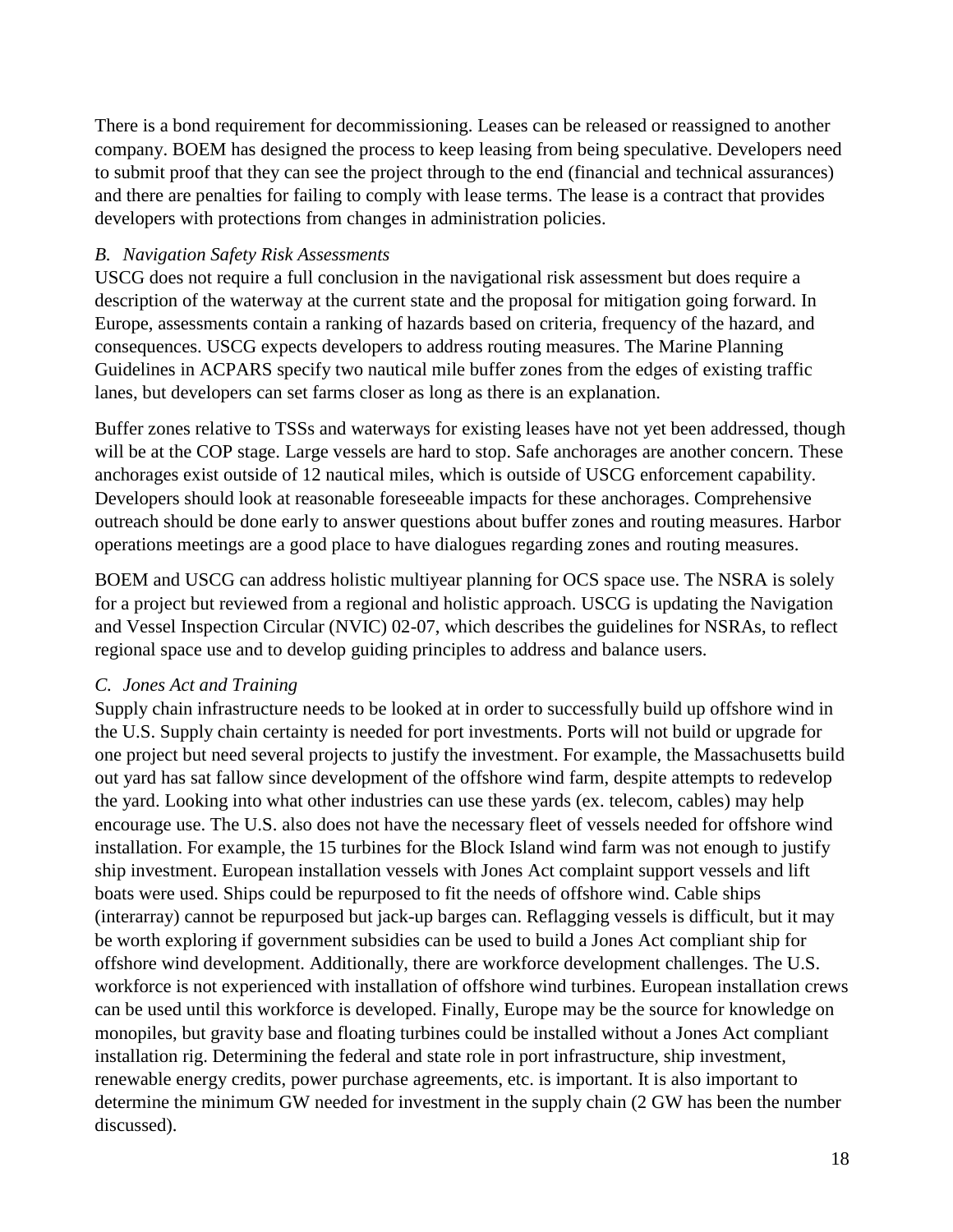Europe is 25 years into the process of building offshore wind and their experience can help inform the U.S. experience. Europe started small and has built up, but the U.S. is starting with 8 MW turbines. Europe has feed in tariffs for local developments. Bringing in European developers for the first few projects is logical until the supply chain is certain. Private industry is invested in manufacturing in Europe. It may be worth looking into the European training model for the first few offshore wind projects.

#### <span id="page-18-0"></span>*D. U.S. Coast Guard Tools and Long-Term Planning*

The USCG has tools, such as WAMS/PARS, navigation corridors, MPGs, LAAs, and IMO routing measures, that can be used in planning for offshore wind development. However, there are gaps in these tools and it is important to fill them. There may be authority gaps past 12 nautical miles and it is important to know if IMO safety zones can be used outside of 12 nautical miles. Security/safety zones could be used as traffic increases due to moving parts needed for offshore development. Another tool is the Outer Continental Shelf Lands Act (OCSLA), which gives the ability for a 500 yard safety zone around offshore facilities in the Gulf. Looking at the United Nations Convention on the Law of the Sea (UNCLOS) and OCSLA will give a sense of the timeline for getting new zones approved. It is important to understand the impact of port infrastructure and how it impacts the USGC's ability to stay proactive. Assessments reflect progress in infrastructure (ex. ports) and the cumulative impacts also change as progress is furthered. NOAA will chart changes in zones and routing measures. It is also important to understand lighting/marking authorities. There may be impacts to the fishing community from lack of anchoring or tie offs; however, recreational impacts and commercial fishing impacts are different. The USCG does not want to restrict access and there are sometimes cleats on wind turbines for emergencies. There is no USCG limit on how far offshore wind farms can be built. The deciding factor is water depth and technology, which drives cost. DOE may have a role in offshore wind development that is generally focused on research and data/information collection.

#### <span id="page-18-1"></span>*E. Operations and Safety*

There should be guidelines for lighting that are more prescriptive than IALA standards. Europe has a mix of standards (Germany is prescriptive, Denmark is open, and the UK is somewhat open). There should be a clear method for marking turbines (ex. floodlights on the tops of nacelle). It is important to establish requirements early, rather than implement requirements after the fact. Fog horns may be useful on a case-by-case basis in areas of recreation. Concerning radar issues, there should be radar adjustments as vessels approach wind farms and there should be AIS transponders on all turbines. USCG will provide signal requirements in reviewing PATON applications and turbines will be plotted on NOAA charts. USCG is establishing search and rescue protocols for operation around wind turbines. One idea for lighting to aid search and rescue operations is to have the lights on the facility lowered and only light the turbine of rescue. A monitoring mechanism should also be created that helps with reporting and compliance (ex. Germany requires an annual report to authorities).

Concerning personnel operating on a wind farm, there need to be regulations on what is required. The types of workers required may include construction workers, mariners, and operation and maintenance technicians. BSEE is responsible for these regulations. There are organizations with training modules for basic safety as well as the European standard and USCG standards that can be used for these regulations. However, the European models may handicap the industry and should be adapted to fit the industry here. There should be a safety management standard template system and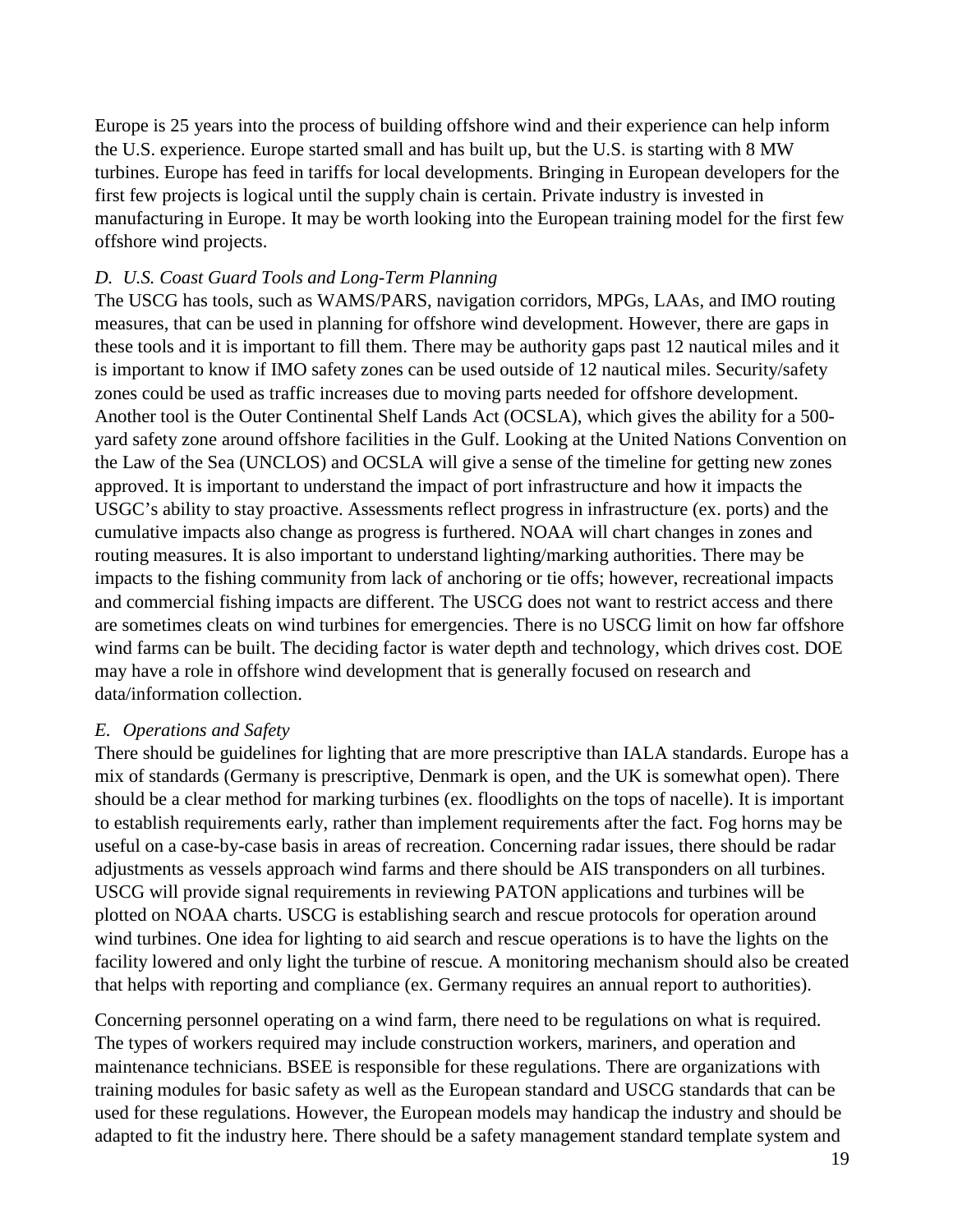another workshop focused on safety. Industry standards/regulations should be established. Additionally, there needs to be clear jurisdiction between BOEM, BSEE, OSHA, and USCG.

#### <span id="page-19-0"></span>*F. Cumulative Impacts*

Defining "reasonably foreseeable" is a key for cumulative impacts. This definition may be different for BOEM, the NEPA process, USCG, navigational risk assessments, and developers. There are concerns about the scope of the definition for "reasonably foreseeable," which could expand or restrict the potential impacts that could be analyzed. It is also important to define the geographical scope for cumulative impacts. BOEM may consider developing scenarios with probability attached to development and is considering exploring the U.K.'s process of varying levels of analysis depending on stage of the process. However, care needs to be taken to ensure projects that are expected, but do not have a COP in yet, are not disregarded when looking at impacts. Changing technology, including turbine size and increasing spacing between turbines, also affects impacts and potential mitigation. BOEM gives developers flexibility to develop mitigation or design layouts to address potential impacts. Cumulative risk assessment could include developer as well as stakeholder input, which is similar to what Anatec conducted for the Crown Estate in the U.K. Developers may not know what their competitors are doing; therefore, may not have the right perspective to understand a comprehensive cumulative assessment. Guidance on the federal perspective may help developers understand expectations. Benefits should also be included in cumulative impacts. For example, the Maryland OREC required investment into Maryland ports. Developers will mitigate cumulative impacts in creative ways that is economically feasible, but the larger picture of offshore development should be looked at holistically by BOEM.

Some navigation concerns raised during the lease stage have been deferred due to the need for more information about the site. Analyzing cumulative navigation risk independently for each lease will not provide a wholistic outlook and impacts should be looked at regionally. USCG should look at the risk assessments to ensure sufficient in terms of cumulative analysis. In particular, cumulative navigational risk assessments should look at funneling caused by adjacent wind leases, increased risk of allisions, impact to search and rescue helicopters, and safety measures developers plan to implement. During the area identification process, BOEM received input and concerns about the area. If these concerns cannot be managed, BOEM will removed these areas. For example, the Kitty Hawk lease off North Carolina had areas removed for navigation and other concerns. While USCG recommended additional navigational buffer spacing around the Statoil lease off New York, BOEM is allowing the developer, via the navigational risk assessment, to take a more in-depth review of traffic patterns, vessel needs, and potential mitigation options. USCG is updating NVIC and will provide a checklist for risk assessments.

Future offshore wind development may include larger ships making less trips but using historical routes. Fishing vessels follow the fish; therefore, future needs are less predictable. Department of Defense use is typically defined. Obstacles into ports may influence a vessel operator's choice in port use. While onshore wind farms include operational wind farms in their impact analysis, the same concept cannot be directly applied to the maritime context. There are no roads in the ocean, but there are historical routes.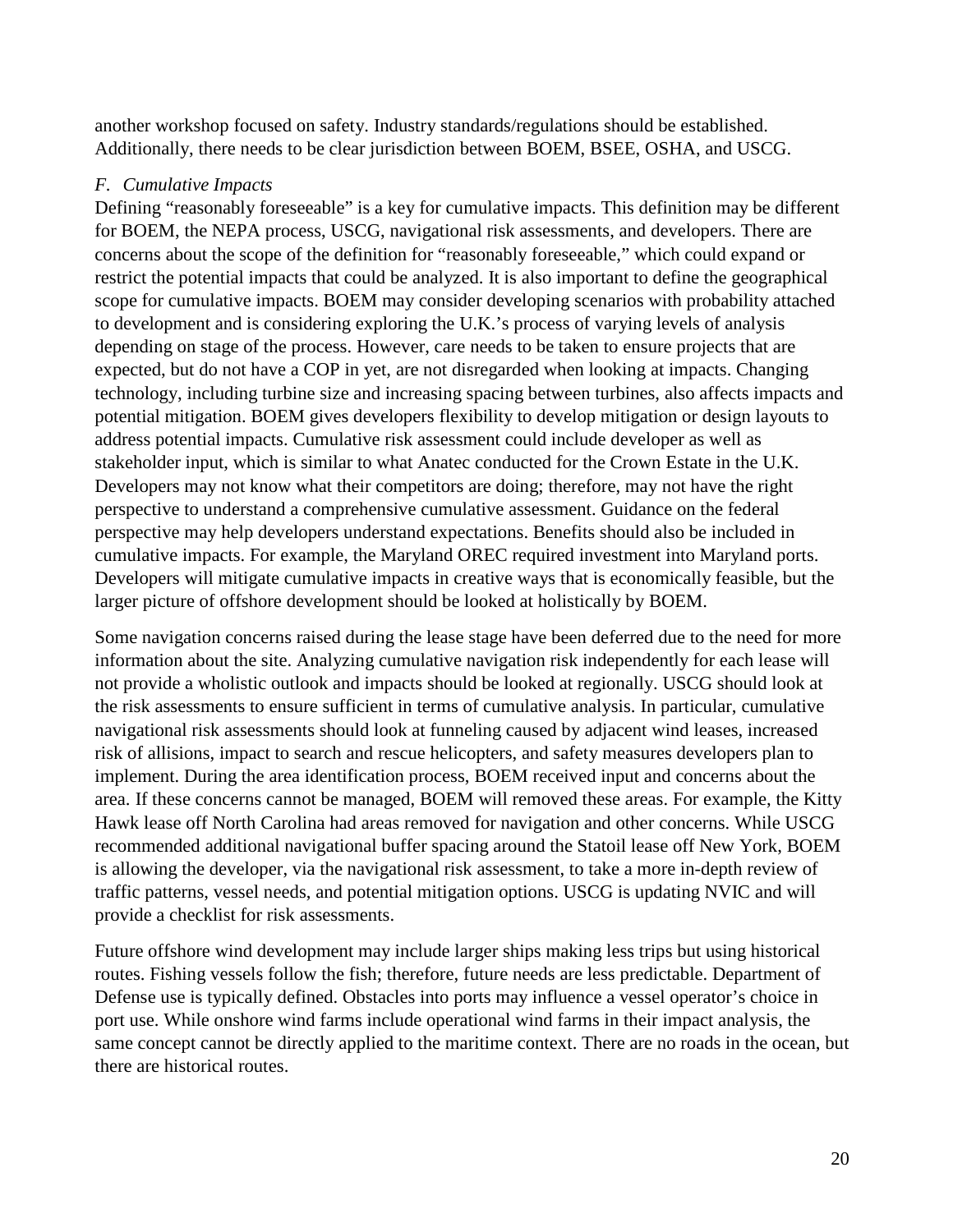## <span id="page-20-0"></span>*G. Communications and Data*

Outreach and front-end engagement is important during the concept phase of a wind farm and should be conducted as early as possible. Stakeholders to include in this outreach and engagement include federal, state, local, and tribal entities; citizens groups; industry, including developers, operators, maritime entities; fishery groups; and pilots. Frequency of communications with these groups depends on the subset of stakeholders involved and the topics being discussed. Meetings with all stakeholders could be held on a more formal basis that is at a set frequency and advertised. Webinars and/or social media could be used to facilitate dissemination of information and project status. There was some concern with what party is responsible for identifying, contacting, and conducting outreach with stakeholders.

Having the appropriate data sets is important for preparing navigational risk assessments as well as NEPA documents. The data sets may be incomplete, hard to obtain, not attainable to support the development schedule, or not adequately validated. Therefore, environmental impacts and navigational risks may not be fully understood and adequately described. Having specified data sets that are required for specific analysis may help with assessing impacts. There may be concerns with proprietary data and shared data sets, including what entities collect, manage, and disseminate what data to and from the various portals available. It may be worthwhile codifying this information and making it available. There are concerns about the degree of ownership of the various data sets regarding collection, validation, archiving, and accessibility that may not be fully supported by the hardware/software systems. Additional concerns centered around the commitment of financial resources around the data sets, since some entities may use the data for regulatory purposes. It is important to ensure a sufficient degree of ownership and commitment by agencies/entities hosting the data, as well as adequate funding/resources to support system upgrades to collect, validate, archive, and distribute data.

Regionalizing and resolving placement issues is also important. The current model is for task forces that involve two or more states around a proposed area. In the future, it may be worthwhile exploring a regional model where all states along a seaboard are included, which would help ensure a degree of consistency with currently proposed wind farms leasing/operating requirements and future wind farms. This model may help ensure consistency and resolve placement issues.

## <span id="page-20-1"></span>**VI. Concluding Summary/Next Steps**

BOEM and the USCG recognize that ongoing information exchanges are a key ingredient to facilitate the development of offshore wind energy. The discussions and recommendations resulting from this knowledge exchange are integral to informing the process and procedures for analyzing the impacts of offshore wind and maritime industry development along the Atlantic coast.

The intent of this event was to facilitate an informed dialogue among developers, federal and state agencies and the maritime industry. It is only one event, but the lessons learned and knowledge gathered will be shared and incorporated into ongoing interaction and future engagement with the offshore renewable energy stakeholders. Some issues identified for future engagement and discussion include, but are not limited to:

• Determining the impact of a developing renewable energy supply chain on maritime traffic and impacts on port infrastructure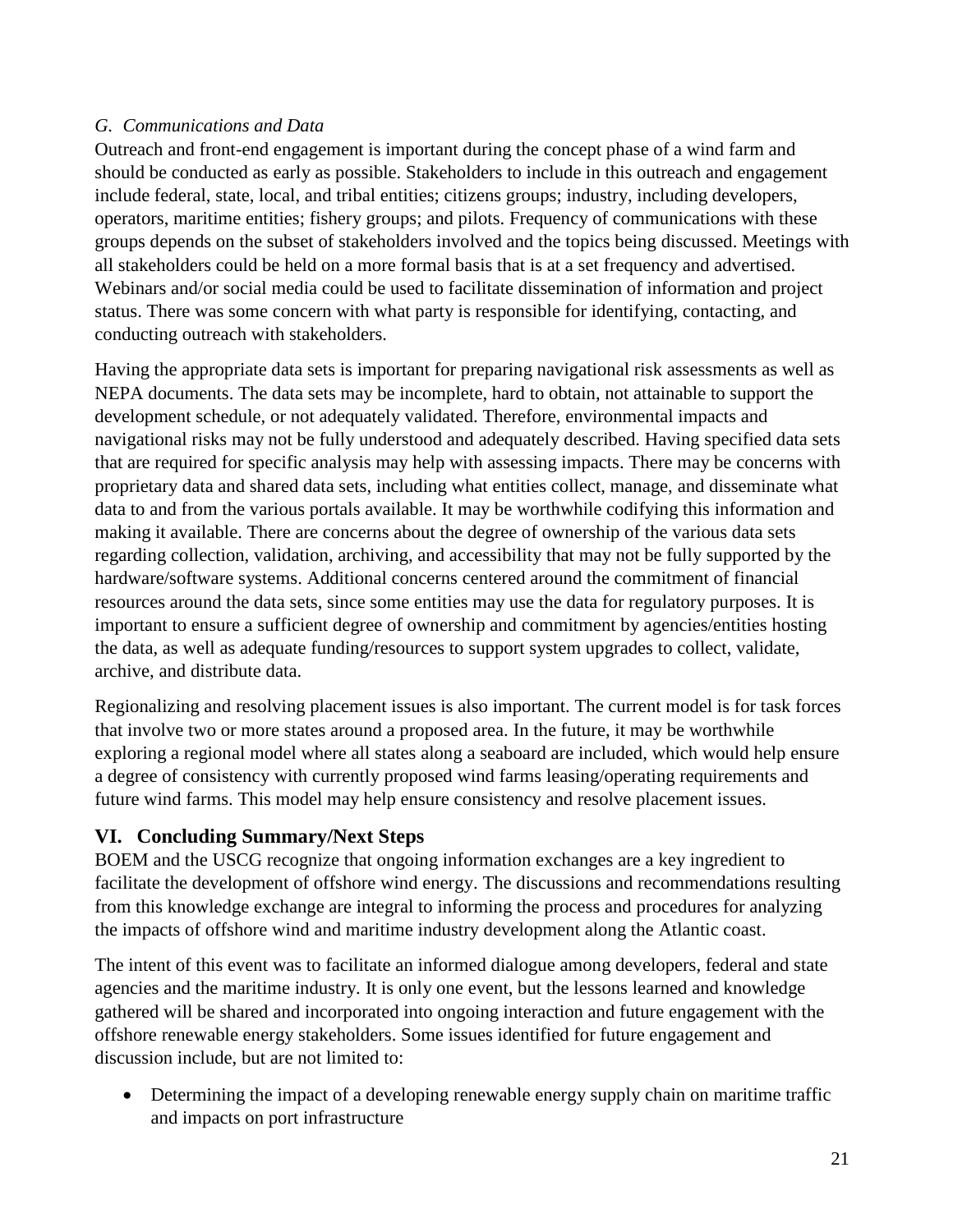- Considering regional space use for navigation risk assessments and developing guiding principles to address and balance both maritime traffic and offshore wind industry needs
- Developing guidelines for marking and lighting offshore wind facilities that are consistent across the industry, while allowing some flexibility with respect to distance from shore and from other projects, and are geared to enhance safe transit as well as search and rescue operations
- Considering a more rigorous Atlantic OCS traffic management scheme, based on previous port access route studies, that incorporates federal and state agency concerns as well as public input
- Considering cumulative development impacts on a project by project basis that also includes regional concerns from already leased areas and state future renewable energy goals
- Acquiring the most up to date data about coastal and oceangoing vessel traffic movement as well as port development; providing access through public facing data portals; and demonstrating usability to affected industries, ocean users, and other stakeholders

The coastal and ocean areas of the U.S. coast are not in stasis; they are a dynamic and evolving environment from the standpoint of both the renewable energy industry and commercial maritime traffic with potential for conflict as well as mutually beneficial coexistence. Mitigation of potential conflict as well enabling the beneficial aspects of co-development can be an outcome of ongoing and comprehensive knowledge exchange. Since the knowledge exchange, the Coast Guard has been working to update their NVIC 02-07 guidelines of NSRAs, BOEM has been developing lighting and marking guidelines, and both BOEM and the Coast Guard have working together on reviewing plans from a regional perspective and remaining in conversation with affected stakeholders. BOEM is in the process of identifying wind energy areas following the comments received during the New York Bight Call for Information and is preparing to auction previously identified wind energy areas off the coast of Massachusetts. Thank you for all Knowledge Exchange participants who joined us in March. We look forward to continuing the conversation.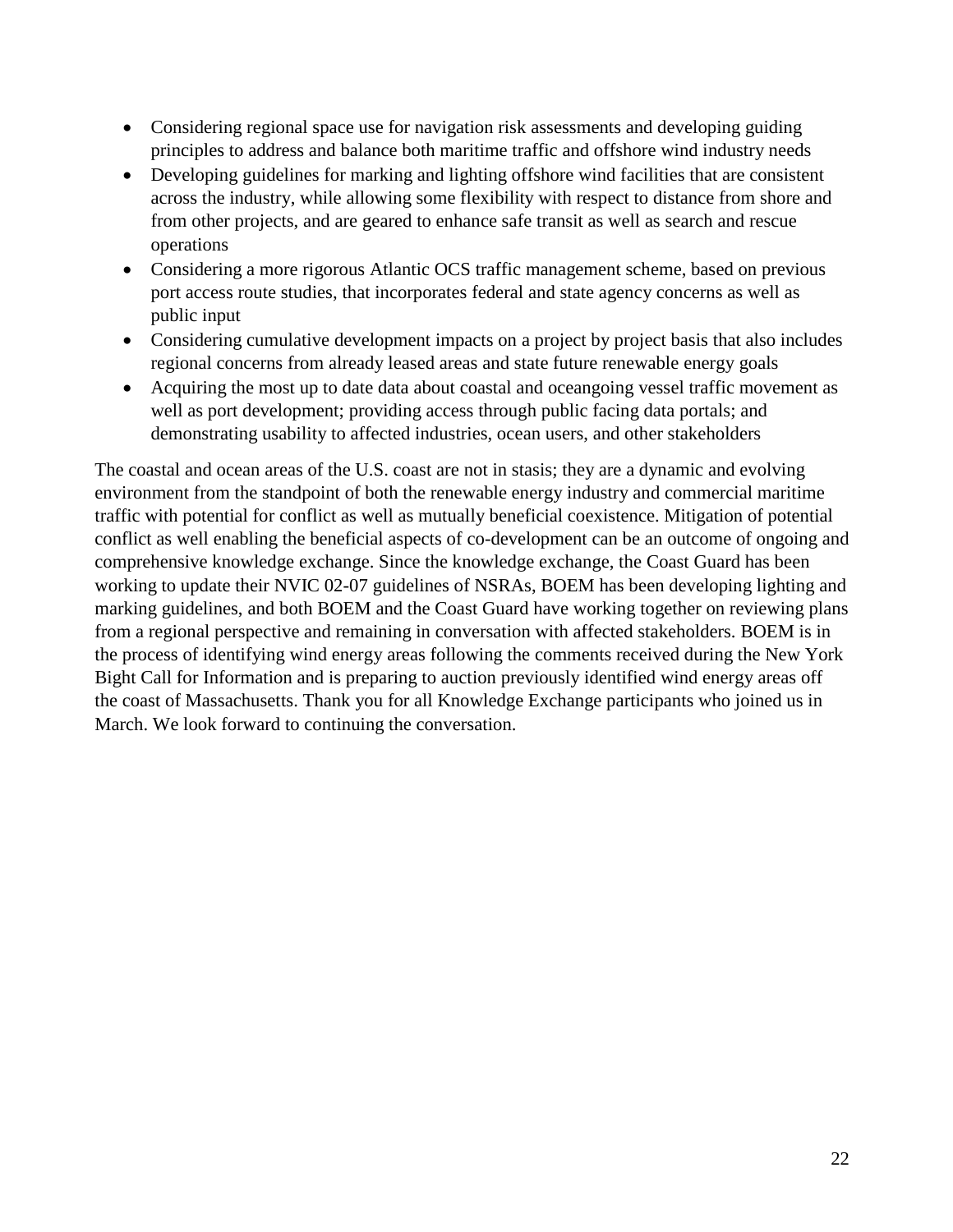<span id="page-22-0"></span>**Appendix A: Agenda**



#### **BOEM's Offshore Wind and Maritime Industry Knowledge Exchange**

*March 5 & 6, 2018*

*Hilton BWI Baltimore Airport Linthicum Heights, MD 21090 Meeting Room Concourse A*

#### *Workshop Objectives*

- Share knowledge and best practices for offshore wind and marine transportationco-existence
- Explore the range of roles and responsibilities across Bureau of Ocean Energy Management (BOEM), U.S. Coast Guard (USCG), U.S. Bureau of Safety and Environmental Enforcement (BSEE), offshore wind lessees, and maritime stakeholders
- Learn about and discuss potential offshore wind farm layouts and developmenttimeframes
- Identify potential challenges for continued discussion

#### *Day 1 Agenda: March 5, 2018*

| <b>Time</b>        | <b>Session</b>                                                                                                 |
|--------------------|----------------------------------------------------------------------------------------------------------------|
| $9:30 - 10:30$ am  | Registration and selection of table posters                                                                    |
|                    | <b>Opening Remarks</b>                                                                                         |
| $10:30 - 11:00$ am | Speakers: James Bennett, BOEM; George Detweiler, USCG; Jason Gershowitz,<br>Facilitator, Kearns & West         |
|                    | Welcome and discussion of workshop objectives                                                                  |
|                    | A brief overview of workshop agenda and logistics                                                              |
|                    | <b>BOEM Atlantic Coast Renewable Energy Leases</b>                                                             |
| $11:00 - 11:30$ am | Speaker: Darryl François, BOEM                                                                                 |
|                    | Overview of BOEM's mission and the status of offshore wind leases and timing of<br>development                 |
|                    |                                                                                                                |
|                    | What Does an Offshore Energy Wind Facility Look Like?                                                          |
| 11:30 am $-$ 12:15 | Speaker: Walt Musial, National Renewable Energy Laboratory                                                     |
| pm                 | Overview of the factors that influence the different foundations, layouts, and sizes<br>of offshore wind farms |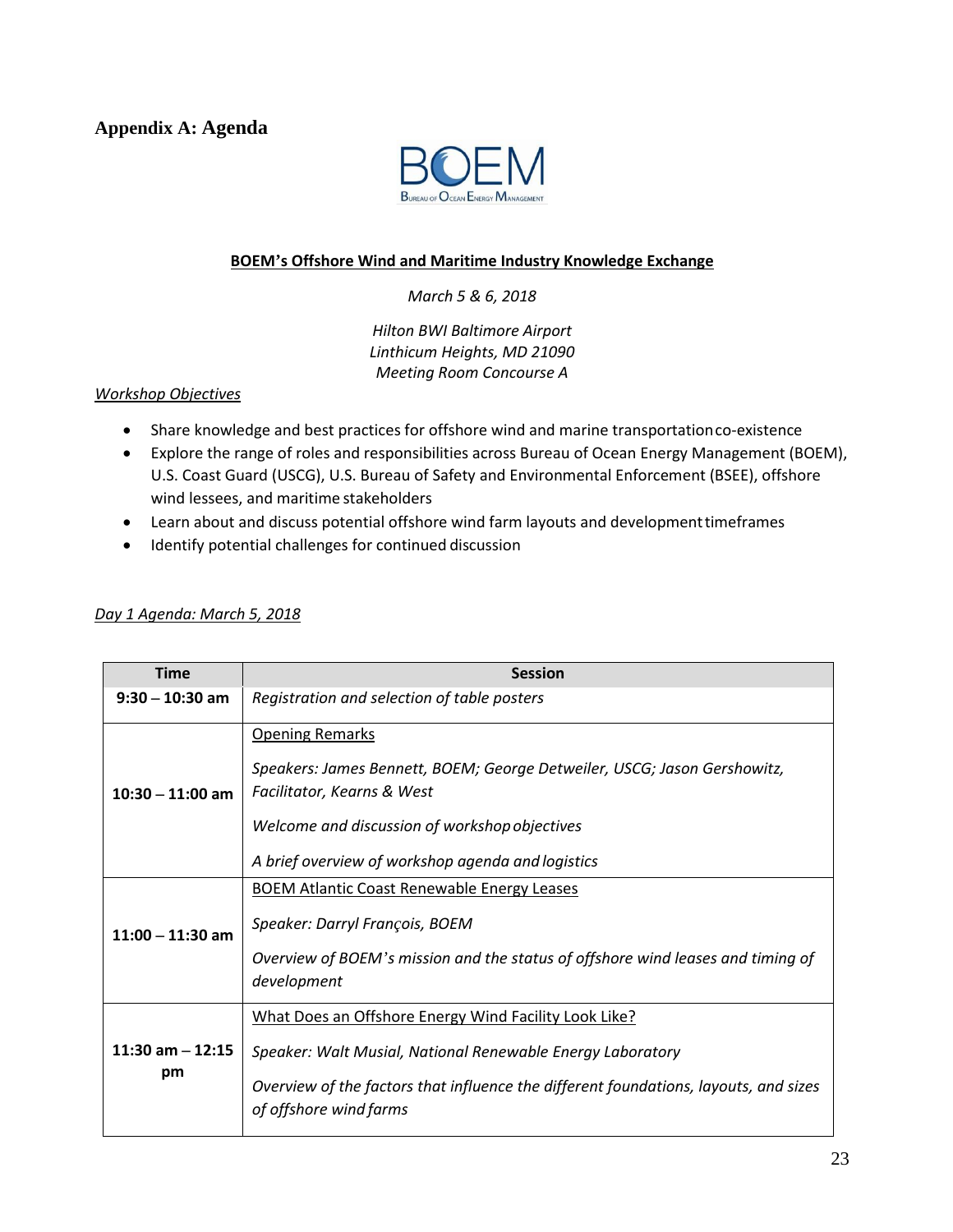| Speaker: Sean Kline, Chamber of Shipping of America<br>$12:15 - 12:35$<br>Overview of the importance of an efficient marine transportation system to U.S.<br>pm<br>economy<br>Forecast of maritime commerce trends (e.g., volume, vessel types and sizes)<br><b>Tugboat Coastal Navigation Challenges</b><br>$12:35 - 12:45$<br>Speaker: Brian Vahey, The American Waterways Operators<br>pm |
|----------------------------------------------------------------------------------------------------------------------------------------------------------------------------------------------------------------------------------------------------------------------------------------------------------------------------------------------------------------------------------------------|
|                                                                                                                                                                                                                                                                                                                                                                                              |
|                                                                                                                                                                                                                                                                                                                                                                                              |
|                                                                                                                                                                                                                                                                                                                                                                                              |
|                                                                                                                                                                                                                                                                                                                                                                                              |
|                                                                                                                                                                                                                                                                                                                                                                                              |
| Describe the navigation needs and maneuverability challenges of tugs                                                                                                                                                                                                                                                                                                                         |
| $12:45 - 2:00$ pm<br>Lunch (On your own, restaurant list available at registration)                                                                                                                                                                                                                                                                                                          |
| Navigational Risk Assessments and U.S. Coast Guard Responsibilities                                                                                                                                                                                                                                                                                                                          |
| Speakers: George Detweiler, USCG; Ed LeBlanc, USCG                                                                                                                                                                                                                                                                                                                                           |
| $2:00 - 2:45$ pm<br>USCG role and responsibilities related to offshore wind                                                                                                                                                                                                                                                                                                                  |
| Update to guidelines for conducting navigational risk assessments                                                                                                                                                                                                                                                                                                                            |
| Potential regulatory tools (e.g., new fairway, recommended routes)                                                                                                                                                                                                                                                                                                                           |
| <b>Environmental Review and Compliance of Offshore Wind Energy Projects</b>                                                                                                                                                                                                                                                                                                                  |
| Speakers: Michelle Morin, BOEM; Glenn Degnitz, BSEE                                                                                                                                                                                                                                                                                                                                          |
| $2:45 - 3:30$ pm<br>Overview of BOEM's NEPA process including:                                                                                                                                                                                                                                                                                                                               |
| <b>Regulatory process</b>                                                                                                                                                                                                                                                                                                                                                                    |
| Stakeholder opportunities for input                                                                                                                                                                                                                                                                                                                                                          |
| $3:30 - 3:40$ pm<br><b>Break</b>                                                                                                                                                                                                                                                                                                                                                             |
| Lessons Learned from Europe                                                                                                                                                                                                                                                                                                                                                                  |
| Speakers: Dennis O'Mara, DNV GL; John Beattie, Anatec<br>$3:40 - 4:10$ pm                                                                                                                                                                                                                                                                                                                    |
| Facilitated panel discussion highlighting recommendations and best practices from                                                                                                                                                                                                                                                                                                            |
| the European Offshore Wind Industry                                                                                                                                                                                                                                                                                                                                                          |
| <b>Table Topic Discussion</b>                                                                                                                                                                                                                                                                                                                                                                |
| Review potential challenges identified during registration and prioritize key<br>$4:10 - 4:30$ pm<br>questions to be addressed during the Day 2 breakout sessions and in subsequent<br>conversations                                                                                                                                                                                         |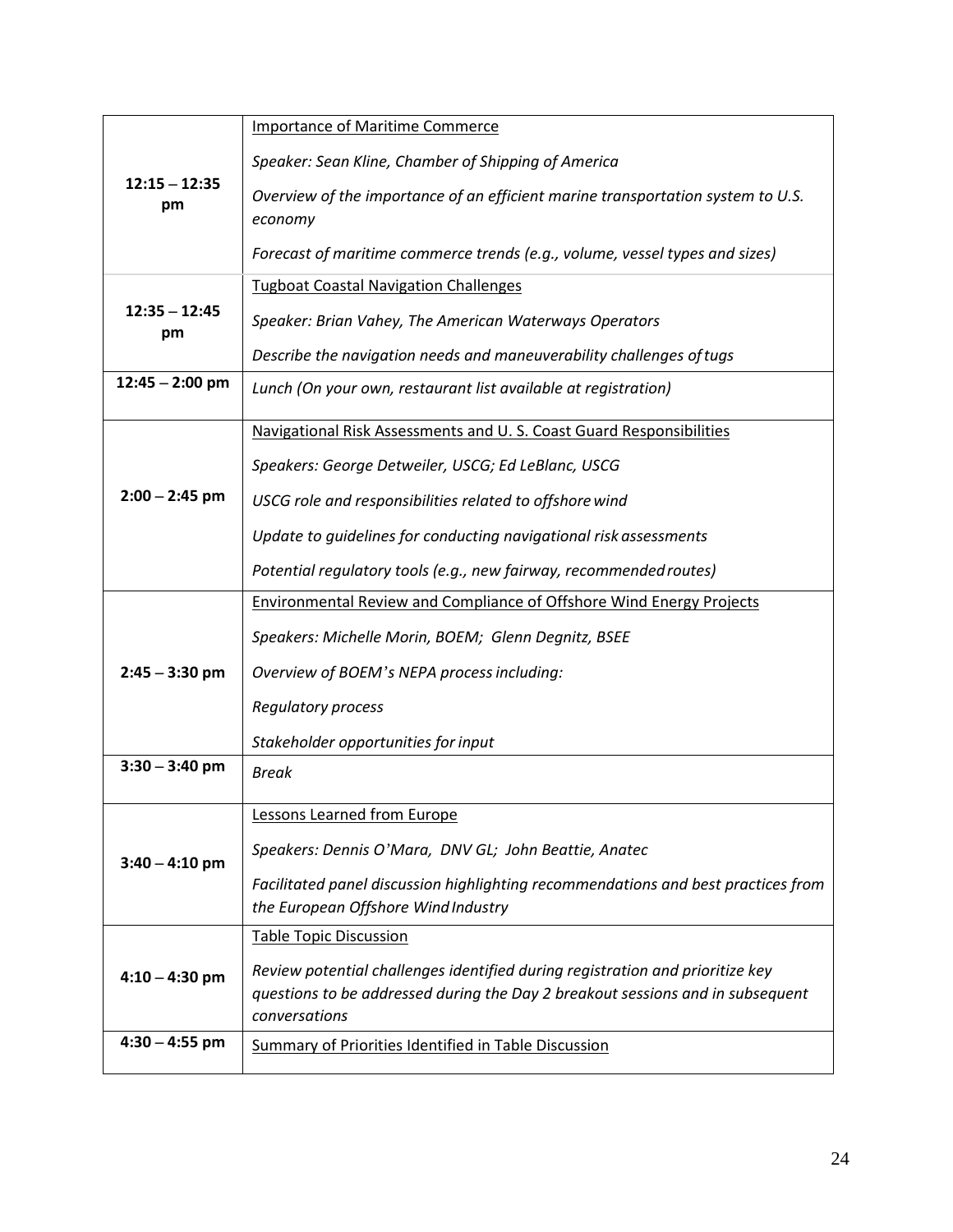|                  | Wrap-up                                  |
|------------------|------------------------------------------|
| $4:55 - 5:00$ pm | Speaker: Jason Gershowitz, Kearns & West |
|                  | Preview of Day 2 table topics            |
| 5:00 pm          | Adjourn                                  |
|                  |                                          |

*Continued on next page*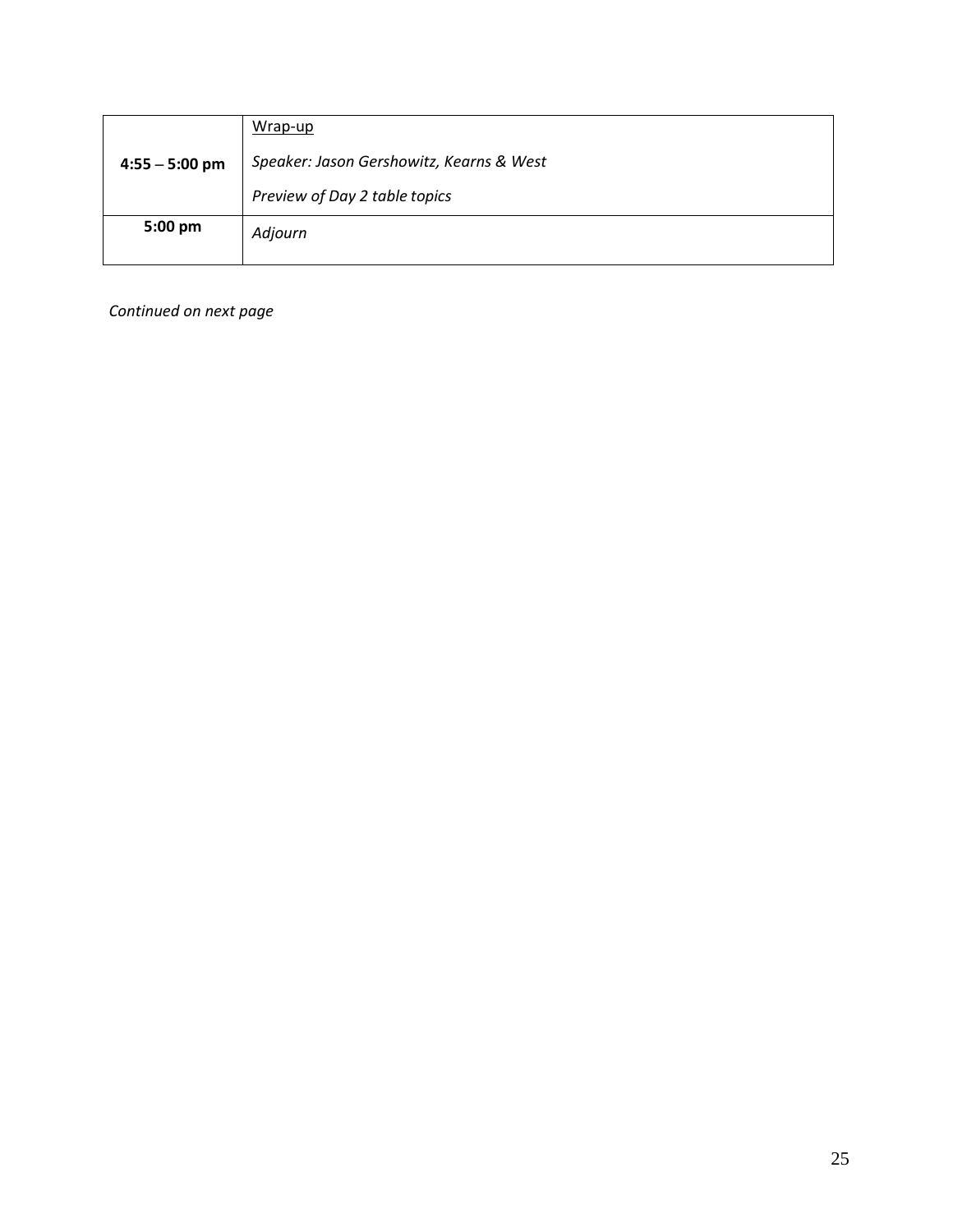## *Day 2 Agenda: March 6, 2018*

| <b>Time</b>           | <b>Topic / Activities</b>                                                                                  |
|-----------------------|------------------------------------------------------------------------------------------------------------|
| $8:00 - 8:30$ am      | <b>Registration and Networking</b>                                                                         |
|                       | Welcome                                                                                                    |
|                       | Speaker: Jason Gershowitz, Kearns & West                                                                   |
| $8:30 - 8:40$ am      | Day 1 recap and Day 2 preview                                                                              |
|                       | <b>Presentation of Table Topics</b>                                                                        |
|                       | <b>Strategies for Mitigating Offshore Wind Impacts to Navigation</b>                                       |
| $8:40 - 9:25$ am      | Speakers: John O'Keeffe, Deepwater Wind; Hywel Roberts, Ørsted; Martin Goff,<br><b>Statoil</b>             |
|                       | Developers explain how they mitigate navigation and safety challenges during<br>construction and operation |
|                       | <b>Breakout Groups: Table Topic Sessions</b>                                                               |
| $9:25 - 10:55$ am     | Tables and topics to be identified according to areas of concern highlighted in Day 1<br>discussion        |
| $10:55 - 11:05$ am    | Break                                                                                                      |
|                       | <b>Facilitated Discussion</b>                                                                              |
|                       | Speaker: Jason Gershowitz, Kearns & West                                                                   |
| 11:05 am $-$ 12:00    | Report-out from Table Topics                                                                               |
| pm                    | Identifying potential challenges, key questions, and opportunities for future<br>discussion                |
|                       | <b>Closing Remarks &amp; Next Steps</b>                                                                    |
| $12:00 - 12:15$<br>pm | Speakers: Darryl Francois, BOEM and George Detweiler, USCG                                                 |
| 12:15 pm              | Adjourn                                                                                                    |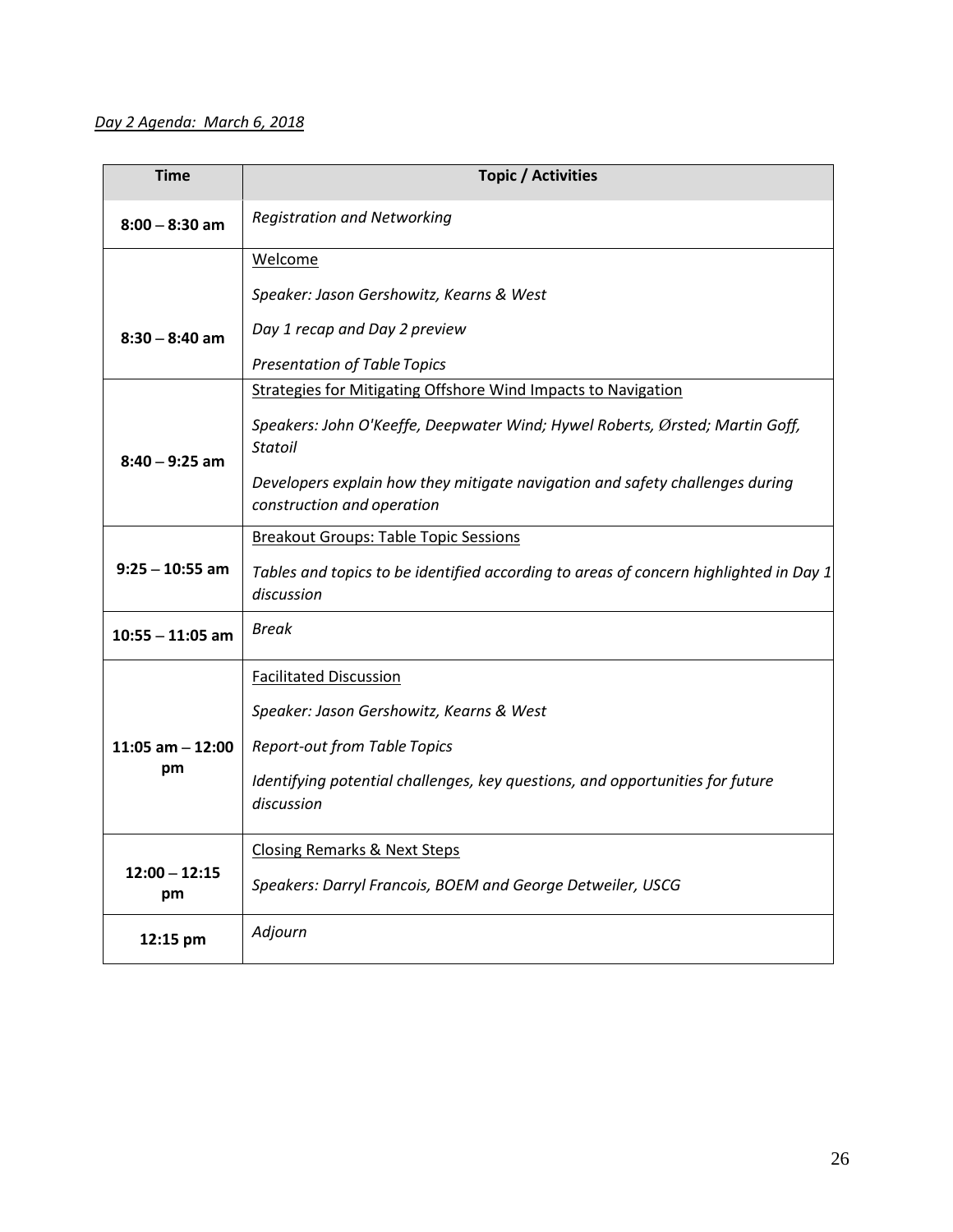#### *Presenter Biographies*

#### **John Beattie**, *Director & Principal Risk Analyst, Anatec Ltd*

John Beattie has over 20 years of experience in shipping and navigational risk assessments for the offshore renewables, oil & gas and marine industries. In offshore renewables, John has worked on numerous UK offshore wind farm Navigational Risk Assessments (NRAs) including Robin Rigg, Humber Gateway, London Array, Burbo, Walney, Firth of Forth and Hornsea. He has also participated in projects in Europe, the USA and the Far East. Projects typically comprise baseline data collection (including traffic surveys), traffic analysis, impact / risk assessment and stakeholder / regulator engagement. John also recently managed the NRA for Statoil's Hywind Scotland project, the world's first floating wind farm array, and has been heavily involved in offshore wave and tidal projects, most notably in the Pentland Firth and Orkney Waters. As well as the consenting phase, John and Anatec assist Developers in designing risk controls and discharging consent conditions such as applying for safety zones, preparing lighting and marking plans, Emergency Response Cooperation Plans and Vessel Management Plans. Anatec are also specialists in cable risk assessment, assessing the risks to export and inter-array cables from anchors and fishing gear.

## **James Bennett***, Program Manager, Office of Renewable Energy Programs, Bureau of Ocean Energy Management*

Jim Bennett has over 35 years of experience in the environmental and energy arenas serving in a variety of capacities in the Department and other Federal agencies. Prior to becoming the program manager for renewables, Jim led the Division of Environmental Assessment, overseeing BOEM's compliance with the NEPA and other environmental laws focusing on Federal OCS programs, including oil and gas, sand and gravel, and renewable energy. He is a graduate of the Department's Manager Development Program and has earned two Master's degrees -- one in Environmental Planning and the other in Computer Systems Management. His experience encompasses events such as the Exxon Valdez and the Deepwater Horizon oil spills, the Cape Wind energy project, and offshore renewable energy activities particularly in the Atlantic.

#### **George Detweiler***, Marine Transportation Specialist, U.S. Coast Guard Headquarters*

George Detweiler retired from the U. S. Coast Guard with over 20 years of service. He returned to the Coast Guard as a civilian marine transportation specialist in the Marine Transportation Systems Directorate at USCG Headquarters. He is a member of the U.S. delegation to the International Maritime Organization's Subcommittee on Navigation, Communication and Search and Rescue. His major projects have included conducting the Right Whale and Atlantic Coast Port Access Route Studies, creating ships' routing measures including the first Russian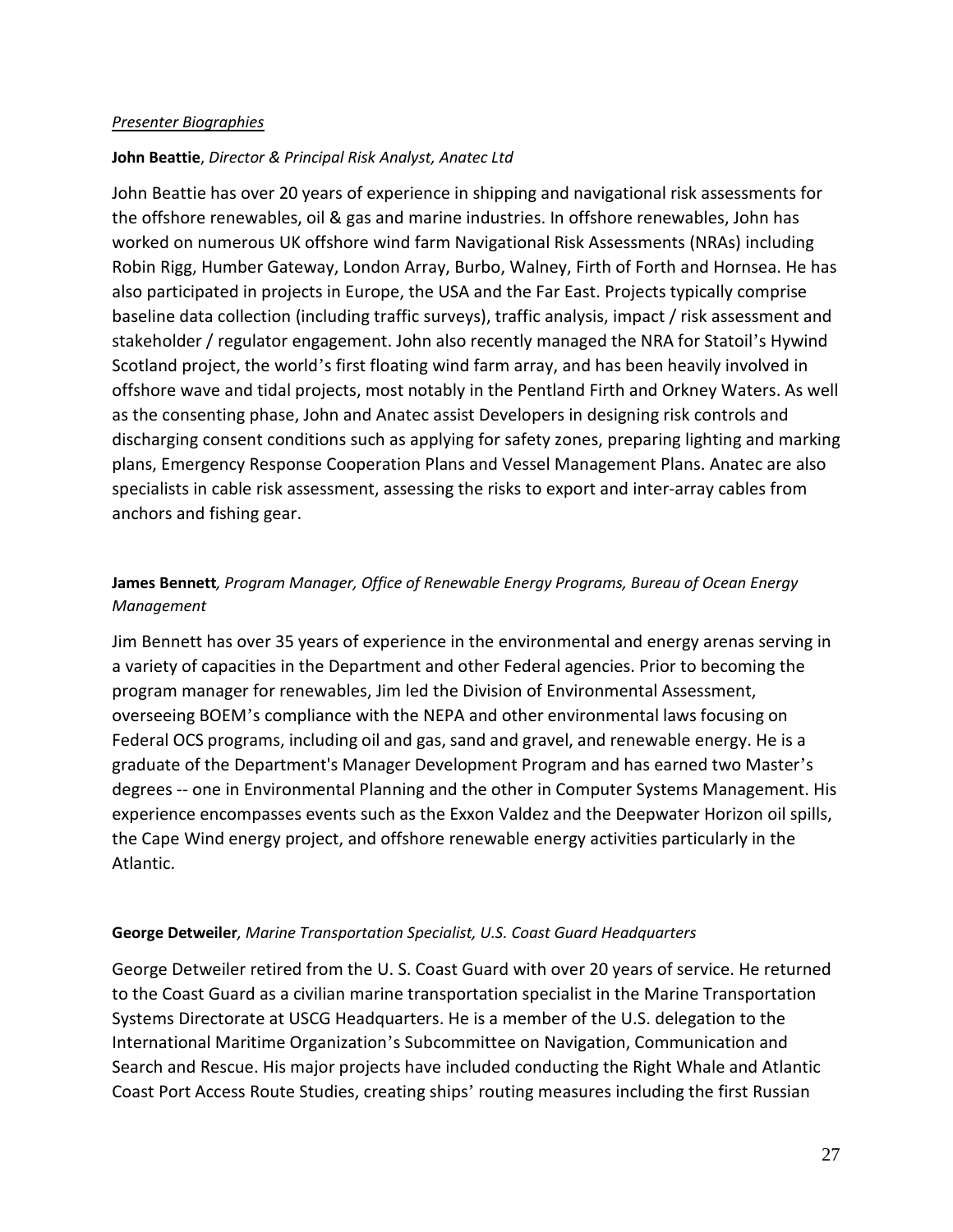Federation – United States joint proposal on routing measures in the Bering Sea and Strait, conducting tribal consultations, and reviewing offshore renewable energy installations (OREIs) proposals. Mr. Detweiler works closely with the Coast Guard's Navigation Safety Advisory Council (NAVSAC) on safety of navigation issues, including COLREGS and the Inland Navigation Rules and the development of Best Practices for Unmanned Maritime Systems (UMS).

## **Glenn Degnitz***, Lead Environmental Protection Specialist, Environmental Compliance Division, Bureau of Safety and Environmental Enforcement*

Glenn Degnitz has 20 years' experience establishing and managing environmental compliance and enforcement programs both within the United States and internationally. Mr. Degnitz currently serves as the BSEE Lead Environmental Protection Specialist and Deputy Chief for the Environmental Compliance Division, and has been in this position since the summer of 2014. In this role Mr. Degnitz ensures the Environmental Compliance Division promotes environmental stewardship through integrated prevention, compliance, and preparedness activities. Mr. Degnitz has an M.S. in Environmental Policy and Management.

## **Darryl François***, Chief, Engineering and Technical Review Branch, Office of Renewable Energy Programs, Bureau of Ocean Energy Management*

Darryl François is responsible for managing the regulatory framework that governs the development of renewable energy projects on public lands of the U.S. outer continental shelf. His responsibilities include policy development and management oversight of the review of technical and engineering design aspects of project plans and offshore survey activities and compliance with terms and conditions related to safe project deployment and operations. In addition to the Bureau of Ocean Energy Management, Mr. François' 37 year career with the U.S. Department of the Interior includes service with the U.S. Geological Survey, Minerals Management Service and Indian Affairs in the analysis of energy, environmental, technology, and economic development issues across the Department's spectrum of public land management. He received his B.S. in Physics from Bradley University and his M.S. in Geophysics from the Pennsylvania State University.

## **Martin Goff***, Environment & Permitting Manager, Statoil Empire Wind*

Martin Goff has worked in permitting, project development and environmental & social impacts on offshore wind projects for Statoil since 2012. As a Chartered Marine Scientist, Martin has an MSc in Applied Physical Oceanography from the University of Wales, Bangor, with over 10-years experience in the field of marine science and working offshore prior to joining Statoil. In his position with Statoil, Martin was responsible for impact assessments, maritime issues and permitting on the Dogger Bank Teesside offshore wind farms in the UK, securing permits for up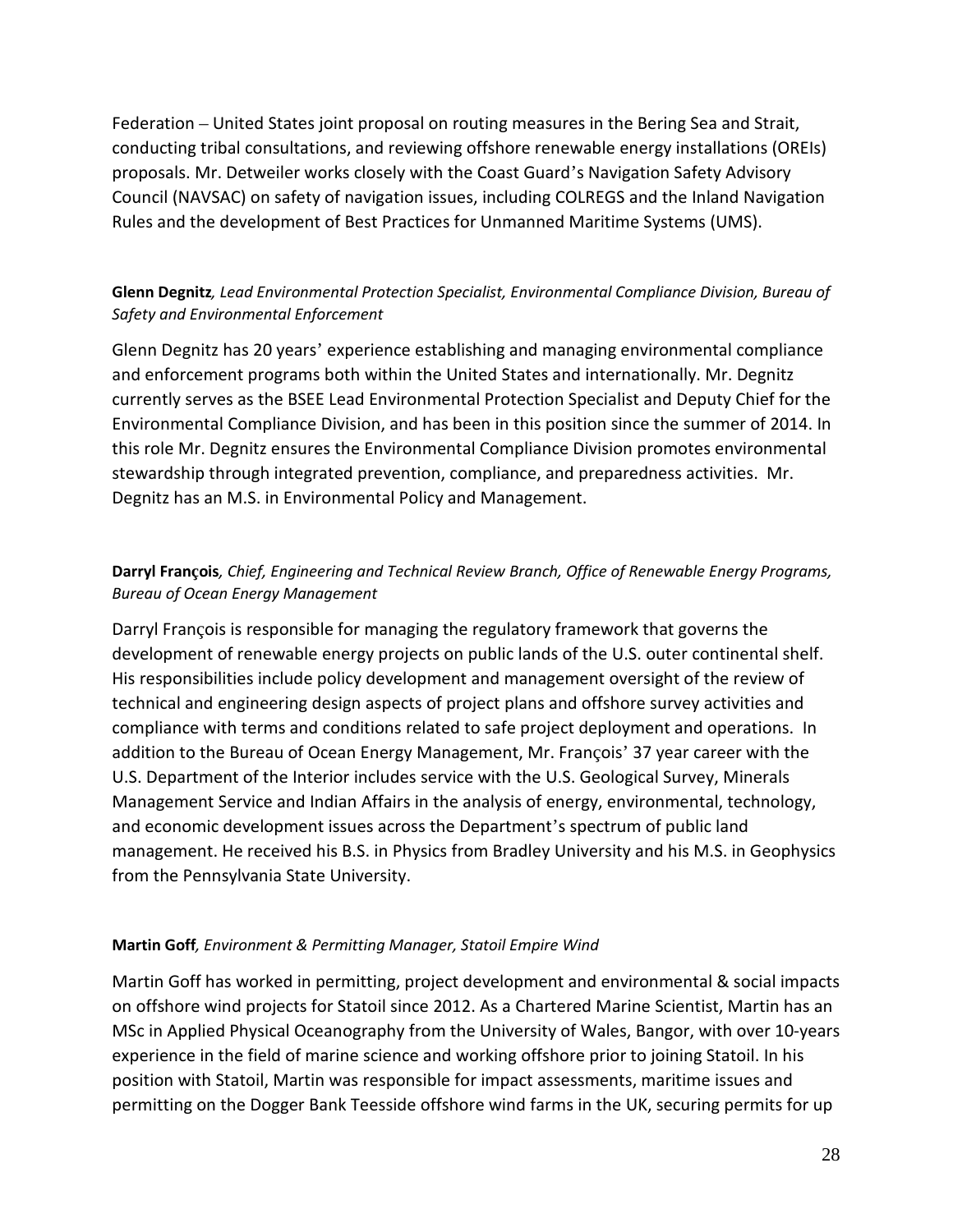to 2.4GW of projects. Martin has also worked on the Statoil operated 402MW Dudgeon Offshore Wind Farm project during construction, Statoil's site development work for floating wind in California, and advises on new prospects in the US and rest of the world. Martin's current role on Statoil's Empire Wind offshore wind project, New York, includes environmental, maritime and permitting responsibilities.

## **Cheri Hunter***, Renewable Energy Program Coordinator, Bureau of Safety and Environmental Enforcement*

Cheri Hunter serves as BSEE's principle liaison with Federal and state agencies and other stakeholders involved in the development of wind projects on the Federal OCS. She is responsible for ensuring that programmatic and policy decisions related to safety and environmental oversight and enforcement functions for renewable energy activities are incorporated into guidance documents, standard operating procedures, and program communications. Ms. Hunter has over 30 years of experience with BSEE and its predecessor agency.

## **Sean Kline***, Director of Maritime Affairs, Chamber of Shipping*

Sean Kline has sailed as a deck officer on various types of ships worldwide and after coming ashore, held positions as Director of Marine Safety and Standards at Maersk Line, Limited; Manager of Security and Audits at the Liberian Registry; and Regulatory Development Manager for the U.S. Coast Guard. Sean is a graduate of the U.S. Merchant Marine Academy at Kings Point and holds active Merchant Mariner licenses and various Lead Auditor certifications. He was appointed to the USCG Navigation Safety Advisory Committee (NAVSAC) and serves on the National Fire Protection Agency's Committee on Gas Hazards. He also sits on the international industry Roundtable cyber security working group that developed the "The Guidelines on Cyber Security Onboard Ships" and previously served on the Maritime Security Advisory Committee at U.S. State Department and as Chairman of the National Safety Council's Waterborne Transport Group.

## **Ed LeBlanc***, Chief, Waterways Management Division, U.S. Coast Guard Sector Southeastern New England*

Ed LeBlanc is the Coast Guard's primary project officer for several offshore renewable energy proposals in southeastern New England, including the Cape Wind (Nantucket Sound) project, the Block Island Wind Farm project, and several potential wind farms south of Martha's Vineyard. Mr. LeBlanc served for 28 years on active duty with the Coast Guard, serving on Coast Guard cutters and a Navy warship, and in various shore-side assignments in Washington, D.C., and Boston, Massachusetts. He retired from active duty at the rank of Commander in July of 2003.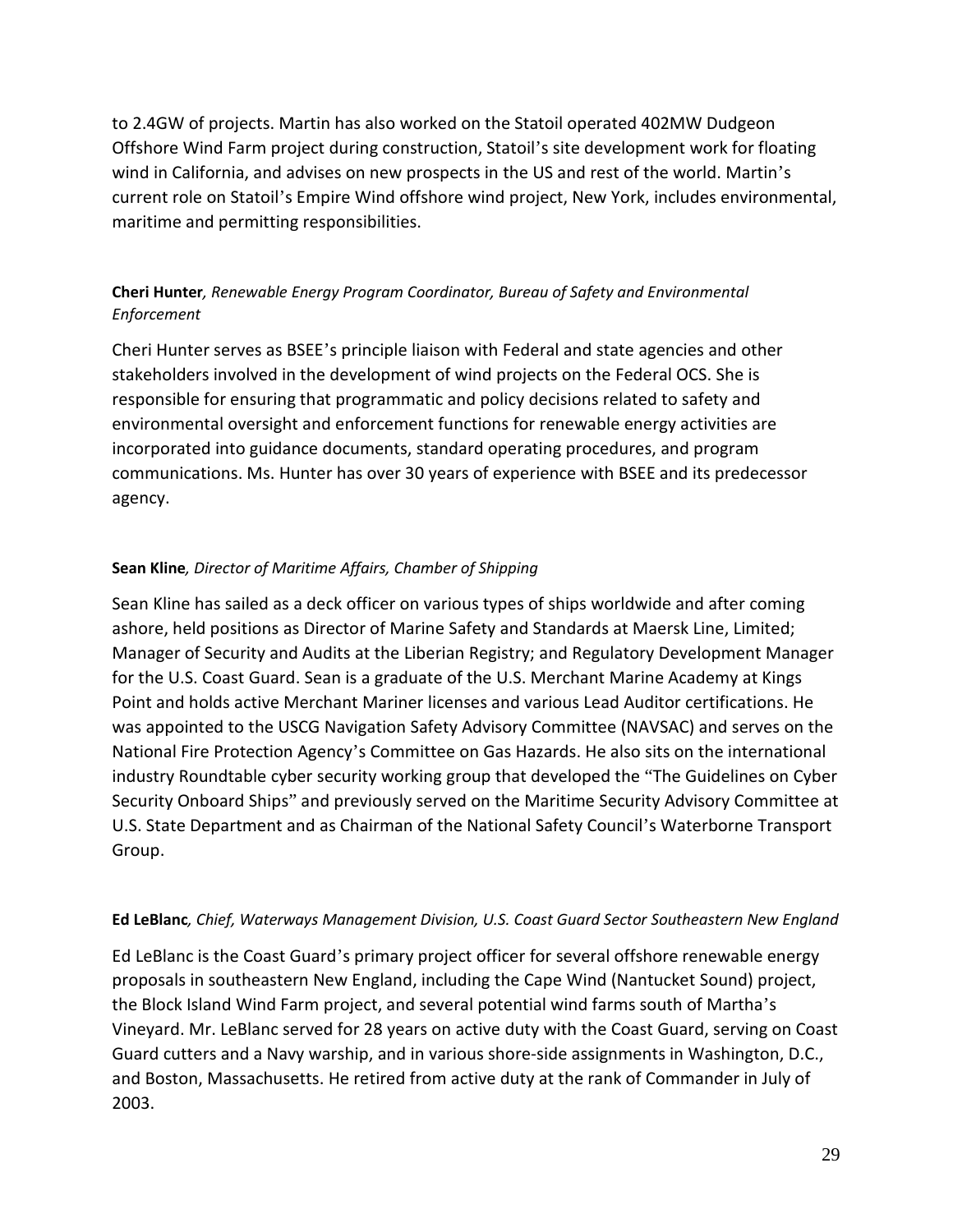## **Michelle Morin***, Chief, Environment Branch for Renewable Energy, Office of Renewable Energy Programs, Bureau of Ocean Energy Management*

Michelle Morin has been with BOEM for over 22 years and has coordinated dozens of environmental impact statements and assessments for BOEM's oil and gas and renewable energy programs. As the Chief of BOEM's Environment Branch for Renewable Energy, she manages an interdisciplinary team responsible for environmental assessments, consultations, and studies related to renewable energy leasing and development on the Atlantic OCS.

## **Walt Musial***, Manager of Offshore Wind, National Wind Technology Center, National Renewable Energy Laboratory, U.S. Department of Energy*

Walt Musial is a principal engineer and the manager of Offshore Wind at the National Renewable Energy Laboratory (NREL) where he has worked for 29 years. In 2003 he initiated the offshore wind energy research program at NREL which he now leads. Walt also developed and ran NREL's full scale blade and drivetrain testing facilities for 15 years. Earlier, Walt spent five years in the commercial wind energy industry in California. He studied Mechanical Engineering at the University of Massachusetts at Amherst, where he earned his Bachelor's and Master's Degrees, specializing in energy conversion with a focus on wind energy. He has over 70 publications and two patents.

## **Nick Napoli***, Ocean Planning Director, Northeast Regional Ocean Council and Northeast Regional Planning Body Project Manager, Mid-Atlantic Ocean Data Portal*

As Ocean Planning Director, Nick Napoli is responsible for managing the implementation of the 2016 Northeast Ocean Plan on behalf of the Northeast Regional Planning Body, including the continued development of the Northeast Ocean Data Portal. As Project Manager for the Mid-Atlantic Ocean Data Portal, Nick coordinates the team developing the Portal on behalf of the Mid-Atlantic Regional Council on the Ocean. Nick and team members from both regions will be demonstrating the Portals and draft data products that are currently in review. This includes updated vessel traffic maps using 2015-2016 data from the Automatic Identification System (AIS), which was made possible through a collaboration with the U.S. Coast Guard and the Marine Cadastre.

#### **John O'Keeffe***, Manager, Operations & Maintenance and Marine Affairs, Deepwater Wind*

Prior to joining Deepwater Wind, John O'Keeffe sailed worldwide for over a decade as a professional mariner, deck officer, teacher and captain. He worked for several organizations including Sea Education Association (S.E.A.) based in Woods Hole, MA and the Bermuda